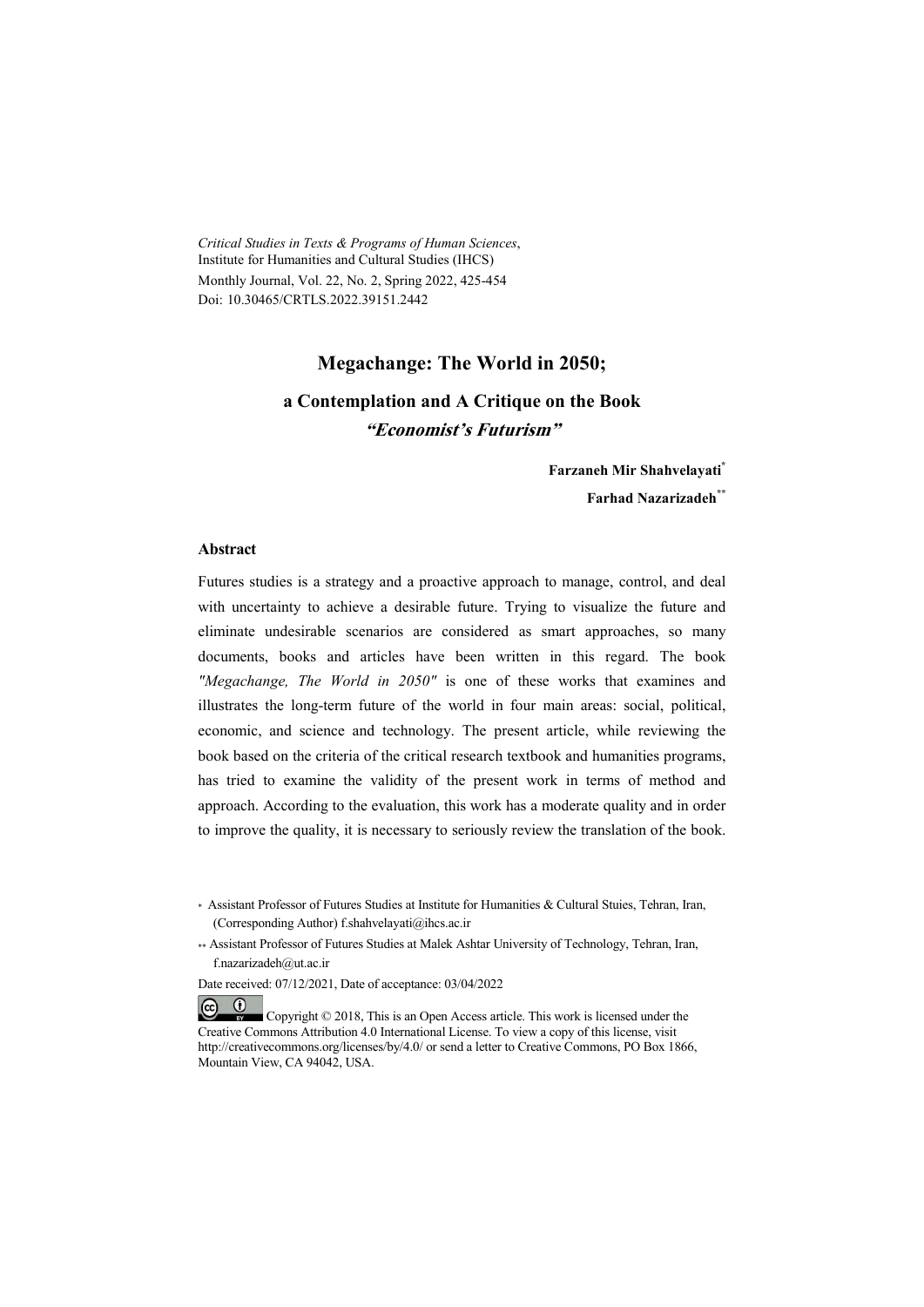Since it has been about a decade since the book was published, the practical accuracy of its claims should be checked.

Keywords: Trend, Extrapolation, Futures Studies, Uncertainty, Criticism, Normative Futures Studies, Exploratory Futures Studies.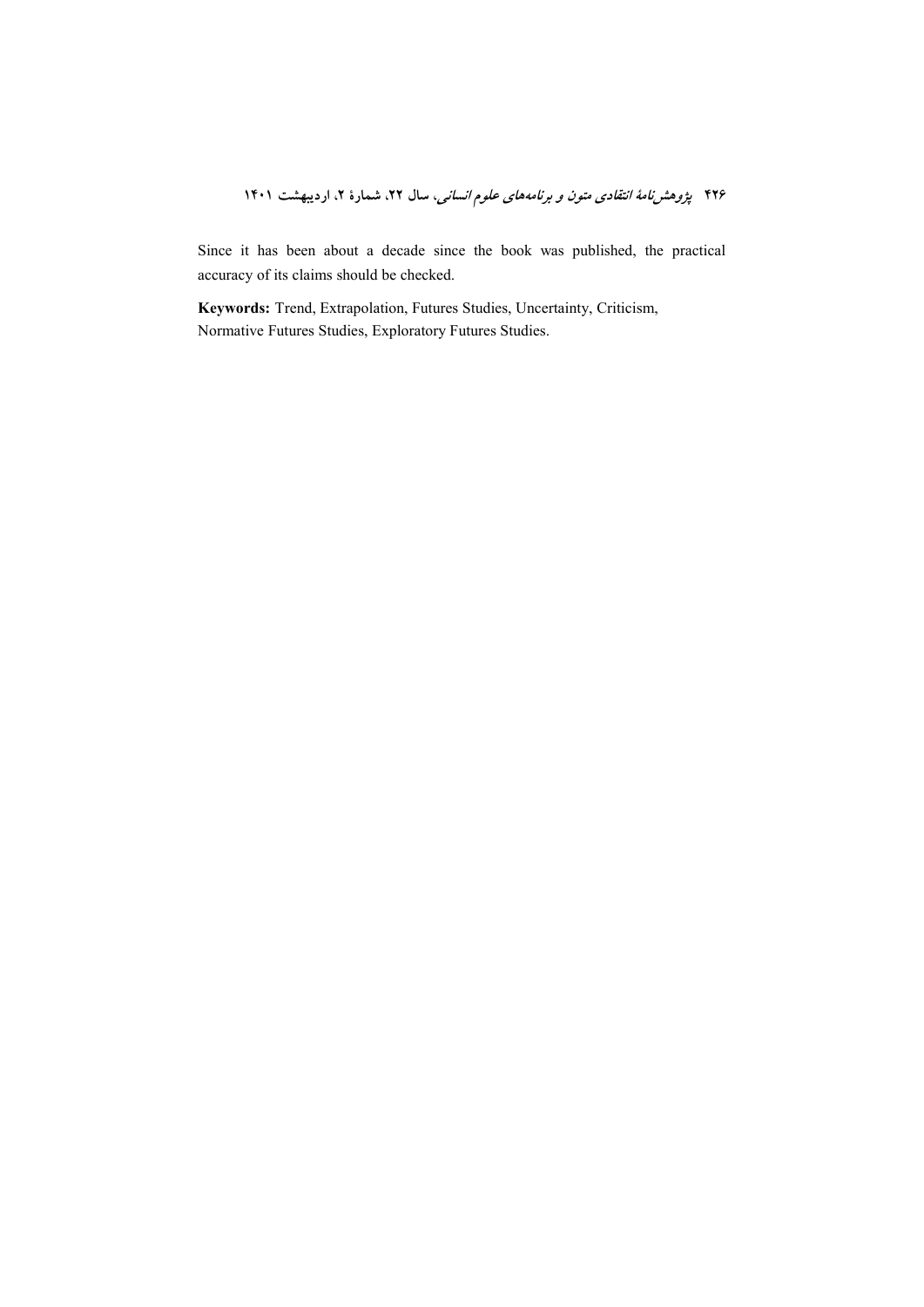*پژوهشنامهٔ انتقادی متون و برنامههای علوم انسانی،* پژوهشگاه علوم انسانی و مطالعات فرهنگی ماهنامهٔ علمی (مقالهٔ علمی ــ پژوهشی)، سال ۲۲، شمارهٔ ۲، اردیبهشت ۱۴۰۱، ۴۲۷ ـ ۴۵۴

تغيير بزرگ: جهان در سال ۲۰۵۰: تأمل و نقدی بر کتاب *آینده پردازی اکونومیست* 

فرزانه ميرشاهولايتي\* فرهاد نظری; اده\*\*

#### حكىدە

.<br>آیندهیژوهی راهبردی برای مواجهه با عدم قطعیتهـا، مـدیریت و کنتـرل پـیش(مسـتانه در راستای تحقق اَینـدهی مطلـوب اسـت. تــلاش بـرای تجسـم اَینـده و حــذف ســناریوهای .<br>نامطلوب، امروزه امری هوشمندانه قلمداد شده و اسـناد، کتـب و مقـالات متعــددی در ايــن راستا به رشته تاليف در آمدهاند. كتــاب تغييـر بــرزگ، جهــان در ســال ۲۰۵۰ از جملــه ابــن أثار است که به بررســي و تصــويو يردازي آينــده بلندمــدت جهــان در چهــار حــوزه اصــلي اجتماعي، سياسي، اقتصادي و علم و فناوري مي يو دازد. مقاله حاضـر ضــمن بررســي كتــاب براساس معیارهای پژوهشنامه انتقادی متون و برنامههای علوم انسانی، کوشیده است اعتبـار اثر حاضر را به لحاظ روشی و رویکردی بررسی نماید. براساس ارزیابی به عمل آمـده، ایــن اثر کیفیتی متوسط داشته و در جهت ارتقای کیفی لازم است بــازبینی جــدی در ترجمــه اثــر صورت گرفته و نیز با توجه به گذشت یک دهــه از تــاریخ انتشــار کتــاب اصــلی، صــحت ادعاهای آن مورد بررسے قرار گیرد.

\* استادیار آیندهیژوهی، عضو هیات علمی، یژوهشگاه علوم انسـانی و مطالعـات فرهنگـی، تهـران، ایـران، (نويسندهٔ مسئول)، f.shahvelayati@ihcs.ac.ir \*\* استادیار آیندهیژوهی، عضو هیات علمی، دانشگاه صنعتی مالک اشتر، تهران، ایران، f.nazarizadeh@ut.ac.ir تاریخ دریافت: ۰/۰۹/۰۷-۱۴۰۰، تاریخ پذیرش: ۱۴۰۱/۰۱/۱۴  $\left( \infty\right)$   $\left( 0\right)$ 

Copyright © 2018, This is an Open Access article distributed under the terms of the Creative Commons Attribution 4.0 International, which permits others to download this work, share it with others and Adapt the material for any purpose.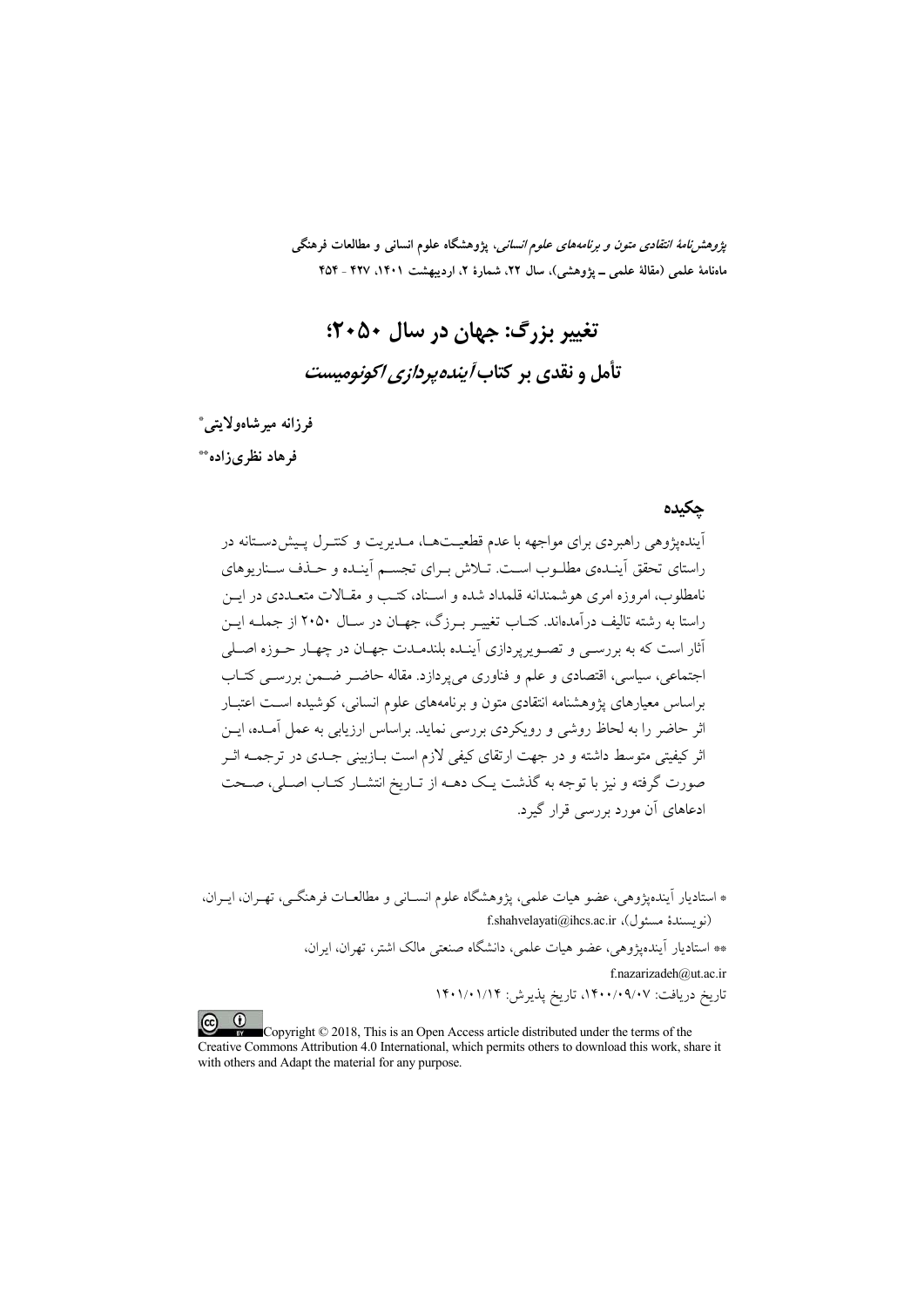**کليدواژهها:** روند، برون<sub>ل</sub>ايي، آينـدهيژوهـي، عـدم قطعيـت، نقـد، آينـدهيژوهـي هنجـاري، آيندهيژوهي اکتشافي.

#### ١. مقدمه

روند سریع نشر کتاب در حوزههای مختلف علمی، در عین اَن کـه نویددهنـده چشــمانــداز امیدوارکنندهای از توسعه علمی در کشور است، درصورتی که در کنار کمیـت، توجــه کــافی به كيفيت نداشته باشد؛ مي تواند جريان دانش را دچــار خدشــه نمايــد. نقــد كتــب علمــي بــا تعريف «مطالعه، بحث، ارزشيابي و تفسير»(درودي، ١٣٨٧)، از جمله تمهيداتي است كـه در راستای کمک به تولید و ترویج آثاری ارزشمند و کیفی صورت میپذیرد . از آنجـا کــه نقــد کتاب، امری قضاوتی است و بیشتر با رویکرد تفسیری اتفاق میافتد، ، معیارهـایی هــمچــون میزان همسویی با مبانی فلسفی مورد قبول جامعه هدف، معطوف بودن به نیاز جامعه، اعتبـار علمي، تناسب با نياز و علاقه جامعه هدف، انسجام و يكپارچگي, اسـتدلالي بــودن محتــوا و ... در جهت رفع نواقص احتمالي آن توسعه يافته است(ملكي، ١٣٨۵).

همانگونه که در شکل ۱ مشخص است، از جمله حوزههای میـانرشـتهای کـه اسـتقبال جهـاني از آن قابــل توجــه بــوده و رونــد رو بــه رشــدي در حــوزه نشــر دارد، حــوزه اَیندهپژوهی است (Fergnani, 2019). از سویی این حوزه با تعریف «دانش کاربردی و تــلاش نظامِمند براي شناخت، تحليل و خلق اّيندههاي بلندمدت در حوزههاي اقتصادي، اجتمــاعي، فناورانه و …» (Martin, 2001 )، وام دار رشتههایی چون اقتصاد، علوم اجتمــاعی، مهندســی و مدیریت است و از سویی بهعنوان ابزار، روشی درخدمت این رشتهها بهمنظور برخورد فعـال و هوشمندانه برای کنترل و مدیریت پیش دستانه آینده می باشد.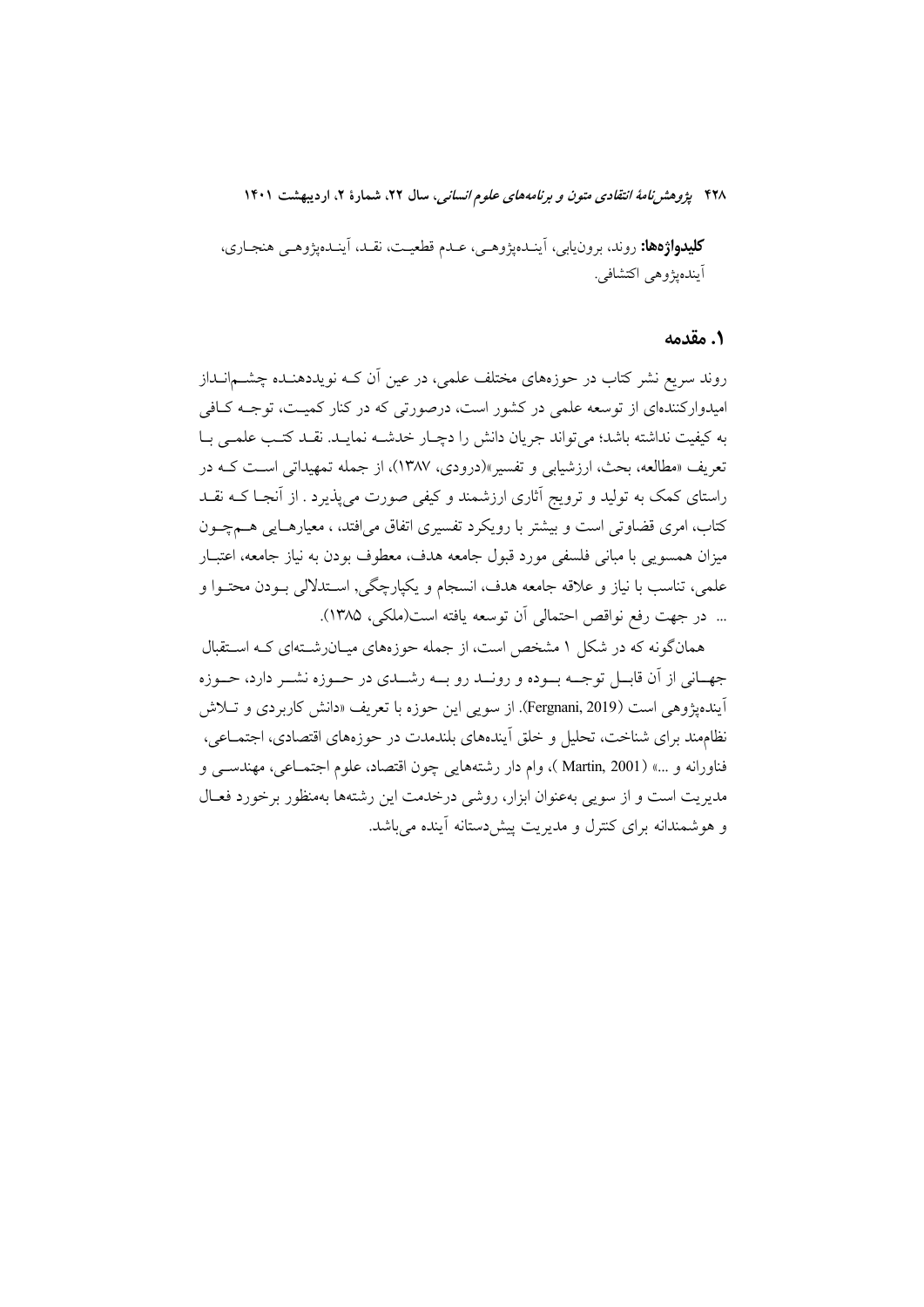

شکل ۱. روند افزایشی توجه به آینده پژوهی: شاخص مقالات و ارجاعات آینده پژوهی ۲۰۱۷–۱۹۶۸ (منبع: فرگنانی، ۲۰۱۹)

کتاب حاضر با عنوان «تغییر بزرگ: جهان در سال ۲۰۵۰» از جمله کتابهایی است کـه در همين مقولـه مـي گنجـد و بــا رويكــرد آينــدهيژوهانــه مـي كوشــد بــا رويكــرد اكتشــافي (Explorative Futures Studies) و بسا روش بسرون يسابي رونسل(Trend Extrapolation) در چهار حوزه اصلی اجتماعی، اقتصادی، سیاست و روابط بینالملل و علم و فناوری به ترسـیم آيندههاي ممكن(Possible Futures) بير دازد.

# **2. معرفی کلی اثر**

کتاب «تغییر بزرگ: جهان در سال ۲۰۵۰» توسط انتشارات معتبر اکونومیست در سـال ۲۰۱۲ برای نخستین بار چاپ شده و در سال ۲۰۱۶ ویراستی جدید از آن بهصورت لـوح فشـرده به بازار عرضه شد. این اثر در ۳۳۲ صفحه حاصل قلمفرسـایی ۲۳ نویسـنده در حـوزههـای اقتصاد، علم و فناوري، علوم اجتماعي، محيط زيست و دفاع و امنيـت اسـت. كـار ويــرايش كتــاب بــر عهــدهي دنيــل فــرانكلين ( Daniel Franklin ) و جــان انــدروز (John Andrews) بوده است. فرانكلين سردبير اجرايي و روابط بين الملل نشـريه اكونوميسـت ( Executive and diplomatic editor) می باشد که از سال ۱۹۸۳ بـه اکونومیسـت پیوسـت. وی از ژوئـن ۲۰۰۶ مسئولیت سردبیری نشریه سالانه را بر عهـده گرفـت. از مهـمترین خـدمات فـرانکلین بـه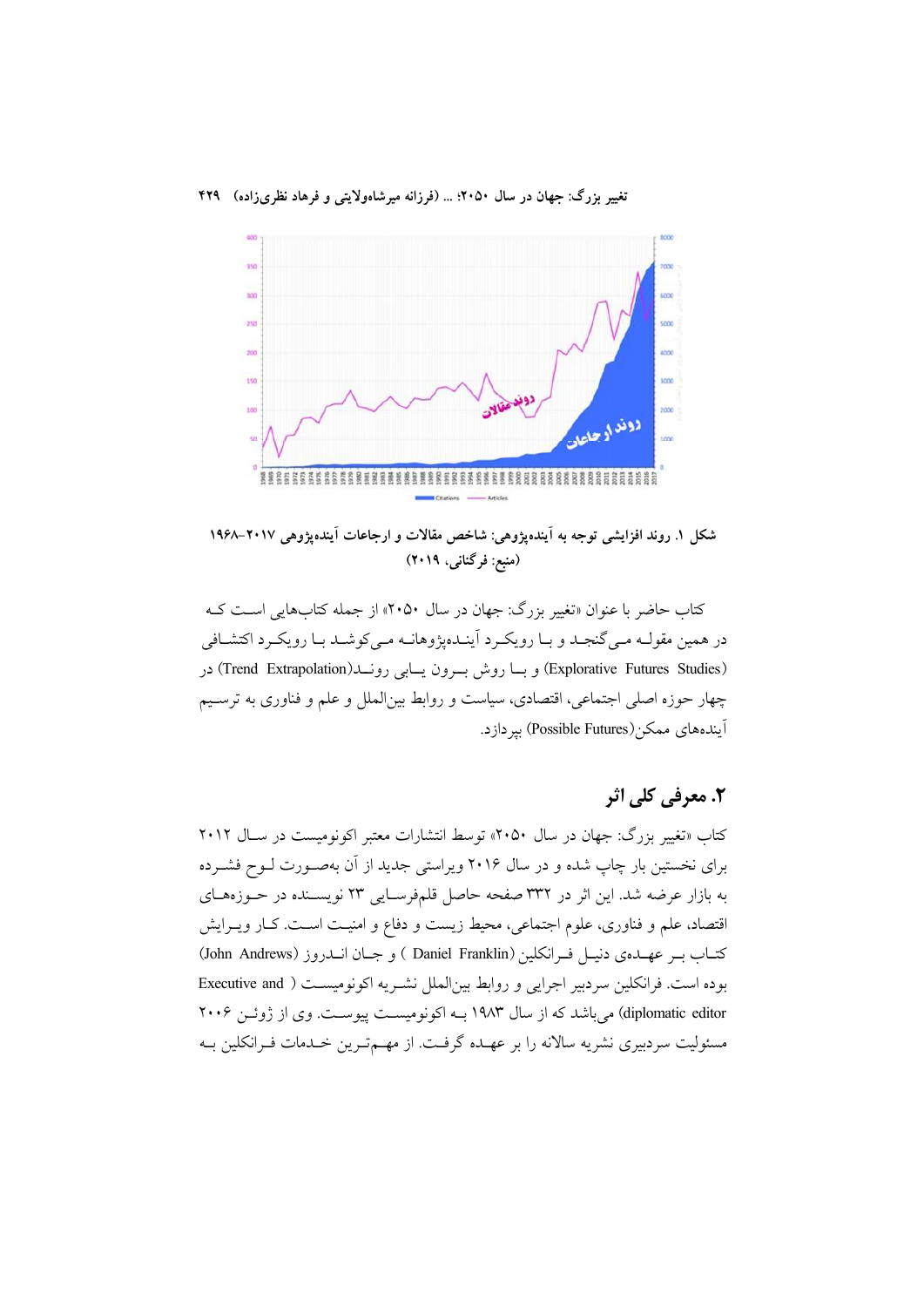مجموعه اکونومیست میتوان به تلاش و همکاری او در تغییر رویــه جــاری چــاپ ســنتی و حرکت به سوی انتشار برخط و نیز تجزیه و تحلیل و پـیش;پینـی روزآمـد تحـولات کشـور انگلستان اشاره کرد که همین امور، نشانهی هوش آیندهنگرانهی اوست. وی ویراستار کتـاب «فناوری بزرگ: فناوری در سال ۲۰۵۰» (Megatech: Technology in 2050) نیز بوده است ْ. اندروز، نویسنده، روزنامهنگار حوزه سیاست جهـانی، سـردبیر ارشــد «پراجـک ســندیکیت» (Project Syndicate) <sup>۲</sup> و سردبیر هفتـهنامــه اکونومیســت، معروفیــت خــود را بیشــتر مــدیون مجریگری و مصاحبه تلویزیونی با شخصیتهای برجسته در سیاسـت، تجـارت و اقتصـاد برای کنفرانس سالانه سیاست جهانی است. آخرین کتاب او با عنوان «جهان در تضـاد: درک مشكلات جهان» (The World in Conflict: understanding the world's troublespots)، تحلیلی جامع و نافذ از جنگ و تروریسم امروزی است".

ترجمه کتاب مذکور در سال ۱۳۹۴، یعنی ۳ سال پس از انتشار ویـرایش نخسـت کتـاب اصلی انجام شد و اتاق بازرگانی، صنایع، معادن و کشاورزی تهران آن را چاپ کرد کــه البتــه در کم تر از دو سال، این اثر به چاپ پنجم رسید. لازم بــه ذکــر اســت کــه براســاس اظهــار صریح در مقدمه ترجمه اثر، کتاب با مجوز رسمی موسسه مطالعاتی اکونومیست برای چـاپ در ایران در اختیار اتاق بازرگانی، صنایع، معادن و کشاورزی تهران قرار گرفته است.

درخصوص خواسـتگاه كتـاب بايــد گفـت انتشــارات اكونوميسـت بــا قــدمتى بــالغ بــر ۱۷۸ سال، هفتهنامهای بین(لمللی است که در ابتدا صرفاً بر موضوعات اقتصادی متمرکز بود اما بهتـدريج دامنــه كـاري خــود را بــه حــوزههــاي كسـب و كــار، فنــاوري، سياســت و ... گسترش داد. در ادامه و از اوایل قرن بیست و یکم، پرداختن به موضوعات آیندهیژوهانــه در دستور کار این نشریه قرار گرفت که ماحصل بارز آن علاوه بر کتـاب مـورد بحـث در ایــن مقاله، گزارش های سالانه آینده باز(Open Future)، جهان [در سال] پیش رو ( The World In [Year] and The World If [Year]) و چه می شود اگـر(What if) است(سـایت اکونومیسـت). آینده باز، با رویکرد مبتنی بر شواهد عینی و مشارکتی، به بررســی نقــش بازارهــا، فنــاوری و مباحث اجتماعي در تصوير قرن بيست و يكم مي پردازد. جهـان [در سـال] پـيشررو در افـق زمانی یک ساله و بر اساس نظرات نخبگــان، مهــمتــرین تحــولات در حــوزههــای سیاســی، اقتصادي، کسب و کار، علم و فناوري و فرهنگ را با رويکرد رونديژوهي بررسي مـي کنــد و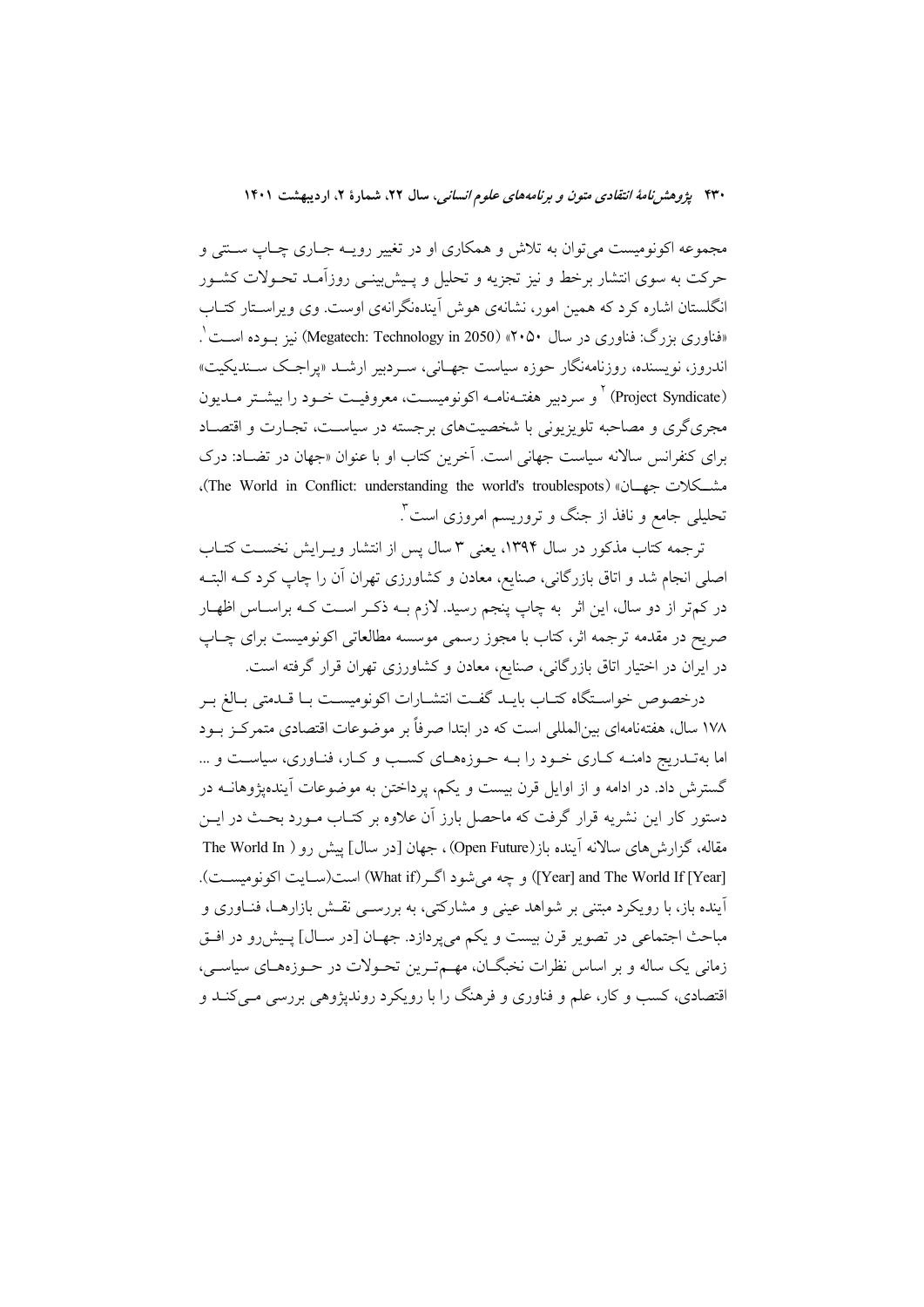بلاخره، چه می شود اگر، براساس رونـدهای فـوق الـذکر و مهـمترین عـدم قطعیـتهـای شناسایی شده سناریوهای مختلف از آینده را طراحی میکند.

اگر تحليل فرضيات مربوط به آينده، تحليل شگفتيها، ايجـاد فرصـت، ايجـاد ديــدگاه و طراحی راهبرد را پنج زادیه دید اصلی برای آینـدهنگـری در نظـر بگیـریم(میتچیتچ، ۱۳۹۱)، كتاب حاضر معطوف به معطوف به تحليل فرضـيات اسـت. ترجمــه كتــاب بــا مقدمــههــاي سردبیر ماهنامــه آینــدهنگــر و رئــیس اتــاق بازرگــانی، صــنعت، معــدن و کشــاورزی تهــران شروع شده و در ادامه در چهار بخش اصلی و بیست فصل به بررسی گذشته و بـرونLبابی روندهای اَینده در چهار حوزه راهبردی جمعیت، روابط سیاسی، شرایط اقتصـادی و علــم و .<br>فناوري مي يودازد. شاكله كلي فصلها به صـورت بررسـي و مـروري بـر جريــان گذشــته و وضعیت فعلی و سپس برون یابی جریان در شرایط مختلف و به عبارتی معرفـی آینــدههــای بديل است.

کتاب در بخش نخست روی موضوع جمعیت متمرکز اسـت: (۱) تغییـرات جمعیتـی و تبعات أن بر ابعاد مختلف زيست محيطي و امنيتي، (٢) وضعيت سلامت ملــل شــامل تغييــر در نوع بیماریها، احتمال شیوع بیماریهایی با منشاء حیوانی، و صنعت دارو، (۳) وضـعیت زنان به عنوان نیمی از جمعیت جهان که البته نیازمند توجه و بهبود شرایط هستند و بررســی جريان احقاق حقوق ضايع شده آنها در مصاديقي همچون مشاركت هـاي مـدني، سياسـي، تحصیل علم، (۴) شبکههای اجتماعی، سابقه، تبعات سیاسی، اجتماعی و ایجـاد مفهـومی بـه نام دولت اجتماعي، (۵) نبرد بين تحولات فناورانه با هويت فرهنگـي بــا پيــروزي فرهنـگ، تاثیر افزایش ثروت برخی مناطق برتغییر ذایقه هنری و فرهنگـی، افـزایش توجـه بـه اوقــات فراغت و ایجاد محملی برای فناوری جهت ارایه فرهنگ منتخب و تاثیر فناوری بر زبان.

در بخش دوم، ادامه فصلها این گونه تنظیم شده است: (۶) روند تغییـرات در باورهــای مذهبي، تغيير در جمعيت اديـان مختلـف و تغييـر درنمـود اجتمـاعي دينـي، (٧) تغييـرات زیست.حیطی، گرمایش زمین، چالش اَب، چـالش تـامین غــذا، (۸) اَینــده جنـگ، کــاهش برتری غرب در جنگ، جنگ بر سر منـابع، احتمـال انـدک درگیـریهـای بـزرگ، افـزايش مخارج [ – نظامي] چين به عنوان ابرقدرت نوظهور، جنگهـاي مـذهبي، جنـگ سـايبري، جنگ روباتی، (۹) تحولات در زمینه مفهوم دموکراسی[مردمسالاری] و آزادی، مهـاجرت،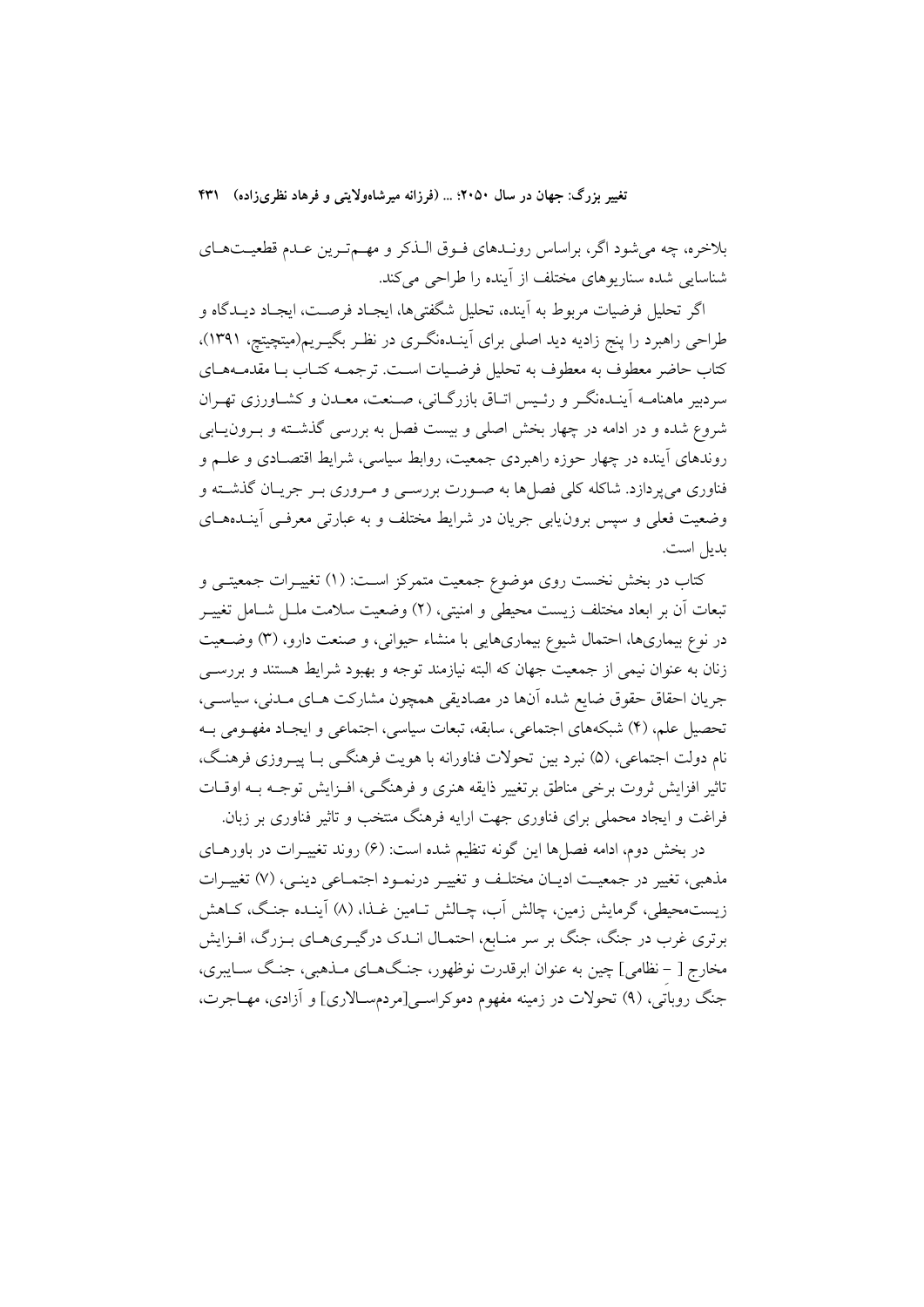جریان آزاد اطلاعات و چالش دولتها در کنترل این جریانات، (۱۰) چـالش هـای اقتصـادی دولتها در آینده، کوچکسازی و شوک پیر شدن جمعیت پرداخته می شود.

در بخــش ســوم، كتــاب بــا ايــن فصــل هــا ادامــه مــى يابــد: (١١) بازارهــاي نوظهــور و ابرقدرتهای تازه نفس، (١٢) جهانی شدن به عنـوان نیـروی غالـب در آسـیا، (١٣) كــاهش فاصله فقير و غنــي، (١۴) افــزايش اهـميــت نــواَوري مخرب[شــالودهشــكن] (disruptive) و (۱۵) وضعیت بازار سرمایه مورد بررسی قرار می گیرد.

در آخرین بخش، این فصلها را مـیخـوانیم: (١۶) رونـد تحـولات در علـم و تقویـت موضوعات بین رشتهای، (١٧) دستاوردهای احتمالی در حوزه هوافضا و زنده شـدن دوبـاره داستانهای علمی تخیلی، (۱۸) شبکه دانش، (۱۹) حــذف فاصــله مکــانی بــه مــدد فنــاوری ارتباطات و اطلاعات. آخرین فصل کتاب(۲۰)، پس از ارایه تمامی تصــاویر ممکــن از آینــده با نگاهی انتقادی به آیندهیژوهی و در عین حال با خوش بینی در پیش بینی آینده، تــلاش دارد به رغم همه روندهای دلسرد کننده، بار دیگر امید را در خواننده زنده کند.

ویراستاران کتاب در مقدمه، به درستی به این نکته اشاره میکنند که شــناخت مهــمتــرین پیشران و روند رقمزننده آینده جهان و از آن مهمتر تعیـین آثـار و تبعـات چنـین پیشـران و روندی بسیار دشوار است و از همین رو این کتاب با هدف پوشش تمـام عـدمقطعیـتهـای مهم در چهار بخش اصلی تلاش دارد مهمترین عوامل شکلدهندهی آینده و روند تحـولات آنها را مشخص نماید. بر این اساس، در فصل نخست کتاب، پس از اشاره به سیر تغییـرات جمعیت در گذشته، به برآورد روند تحولات آن در آینده و تخمین جمعیت در سـال ۲۰۵۰ یرداخته و در عین حال بهصورت جزئی تـر بـر آوردی از تغییـرات در نسـبتهـای جنسـیتی جمعیت، نسبت شهرنشینی، نرخ امیـد بــه زنــدگی بــه تفکیـک کشــورهای توســعه یافتــه و درحالتوسعه و متوسط نرخ فرزندآوری داشته و بر این اساس، تبعات چنـین تغییراتـی را در ابعاد زیستمحیطی و مساله مهم تامین غذا بررسی میکند.

فصل دوم، که به موضوع سلامت اختصاص داد، ضمن اشاره به هزینــه بــالای درمــان و ضرورت پرداختن به حوزه سلامت و پیشگیری، (۱) شـیوع بیمـاریهـای غیرواگیـردار کـه ارمغان شهرنشینی، کم تحرکی، چاقی و … هستند، (۲) نابربری در دسترسی بـه واکســـز بــین کشورهای توسعه یافته و کشورهای درحال توسعه(۳) شیوع بیماریهای واگیردار که منشـاء آنها تغییرات آب و هوایی، تراکم جمعیت شـهری و … هسـتند، را اهـم تهدیـدات حـوزه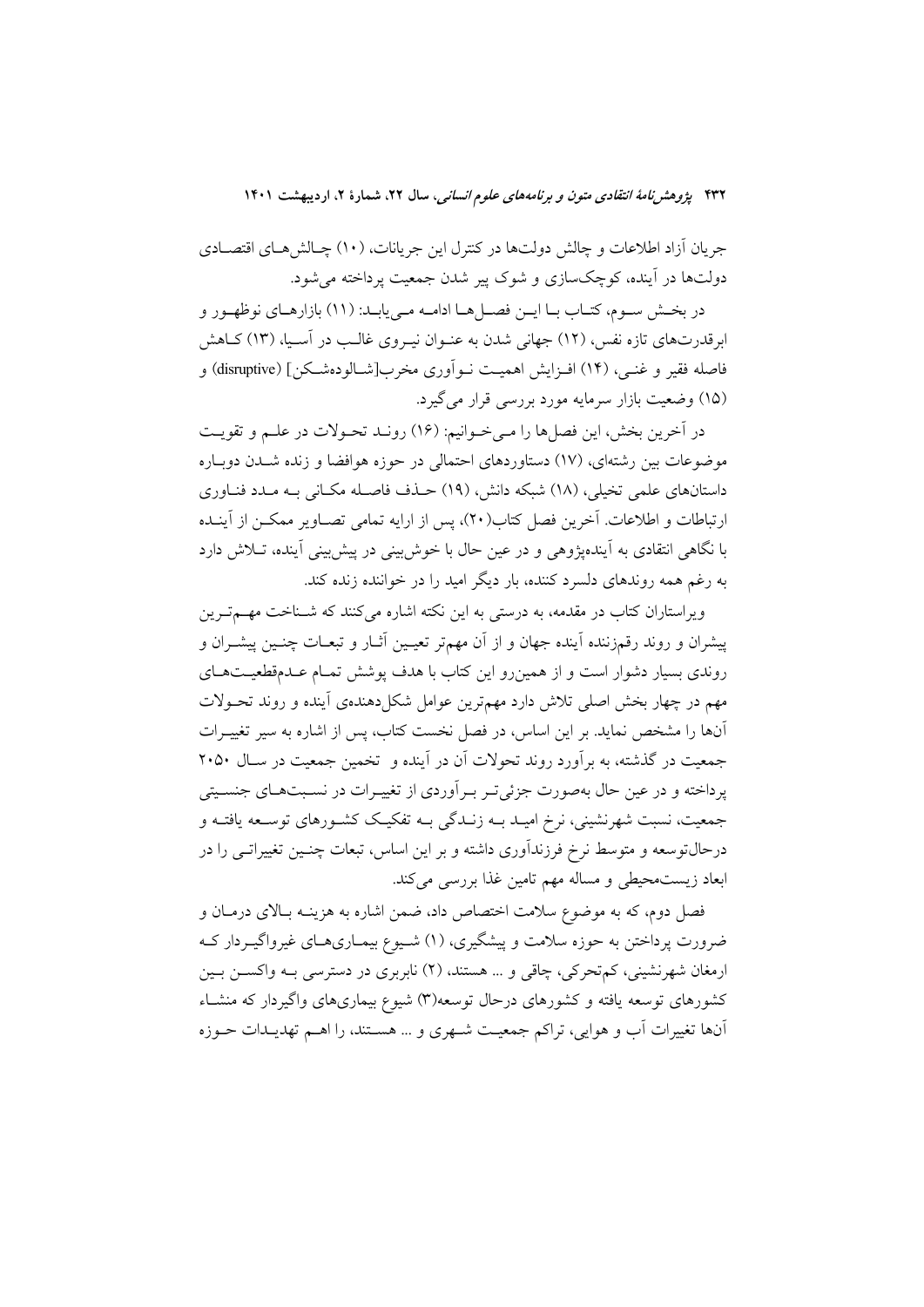سلامت دانسته، در مقابل پیشرفتهای حوزه دارو و درمان بـهصـورت توسـعه درمـانهـای کمتر تهاجمی(مثل امکان استفاده از دارو بهجای جراحی) و پیشرفت قابل توجه علم ژنتیک را نویدبخش آیندهای سالم تر میداند.

فصل سوم با عنوان «دنیای زنان» به دنبال پاسخ به این سـوال اسـت کـه آیـا بـالاخره در ۲۰۵۰، زنان بهعنـوان نیمـی از جمعیـت زمـین، ارزشـی مسـاوی مـردان خواهنـد یافـت؟ همان طور که نویسنده این فصل اشاره میکند، پاسخ بـه ایــن ســوال بســیار دشــوار اســت و از این رو این فصل بیشتر از آنکه رویکردی آیندهپژوهانه داشته باشد، بر بررسی سـیر تحـول احقاق حقوق زنان طی تاریخ و ریشههای این نابرابر متمرکز است.

در فصل چهارم، توسعه شبکههای اجتماعی بهعنوان روندی بسـیار مهـم مـورد بررســی قرار گرفته، پس از اشاره به سابقه و سیر تکامـل شـبکههـای اجتمـاعی، آثــار و تبعــات ايــن توسعه از جمله تغییر در بسیاری از مفاهیم بنیادی مانند دوستی، ایجاد و تعمیق شکاف بـین نســلي و دغدغــه حــريم خصوصــي واكــاوي شــده و در نهايــت (١) تقويــت و تســهيل مشورتخواهی، (۲) هوش برآمده از جمع، (۳) سـازماندهـی نارضـایتیهـای اجتمـاعی و (۴) فرصتهای اشتغالزایی را بهعنوان روندهای اصلی این حوزه برشمرده است. درضمن نویسنده، پدیدهی دولت اجتماعی شده، بـه معنـای کــمرنـگ شــدن مرزهـای بــین|لملــی و ارتباطــات آســـان و ســـريع را از ديگـــر پيامـــدهاى گســـترش روزافـــزون شـــبكههـــاى اجتماعي مي داند.

فصل پنجم، تحت عنوان «انقلاب فرهنگي»، به اين سوال ميپردازد كه آيـا مـرگ فاصـله فيزيكـي بــه واســطه توســعه فنــاوري ارتباطــات و اطلاعــات، موجــب يكدســتي فرهنگــي خواهد شد؟ نویسنده به صراحت بیان میکند کـه فرهنـگ بـرخلاف موضـوعات اقتصـاد، تغییرات آب و هوایی و …، به سادگی قابل پیش بینـی، آن هــم در افقـی بلندمــدت نیســت. درادامه، نویسنده توسعه فناوری ارتباطـات را عامـل تسـهیل تعـاملات و در معـرض عقایــد دیگران قرار گرفتن دانسته و با این استدلال معتقد است که طی سالهای پیش رو، مرکز ثقـل هنرهای تجسمی به سمت شرق در حرکت خواهد بود، ذائقهی بیننـدگان فـیلم تغییـر یافتـه، برنامههای تلویزیونی به تاریخ انقضای خـود نزدیـک مـیشـوند، فنـاوری دیجیتـال موجـب بالندگی هنر موسیقی خواهد شد و بلاخره هنر فارغ از فناوری نمیٍتواند به حیات اقتصـادی خود ادامه دهـد. بـا ايــن توصـيفات، در پايــان، نويســنده بــه ســوالي كــه در ابتــداي فصــل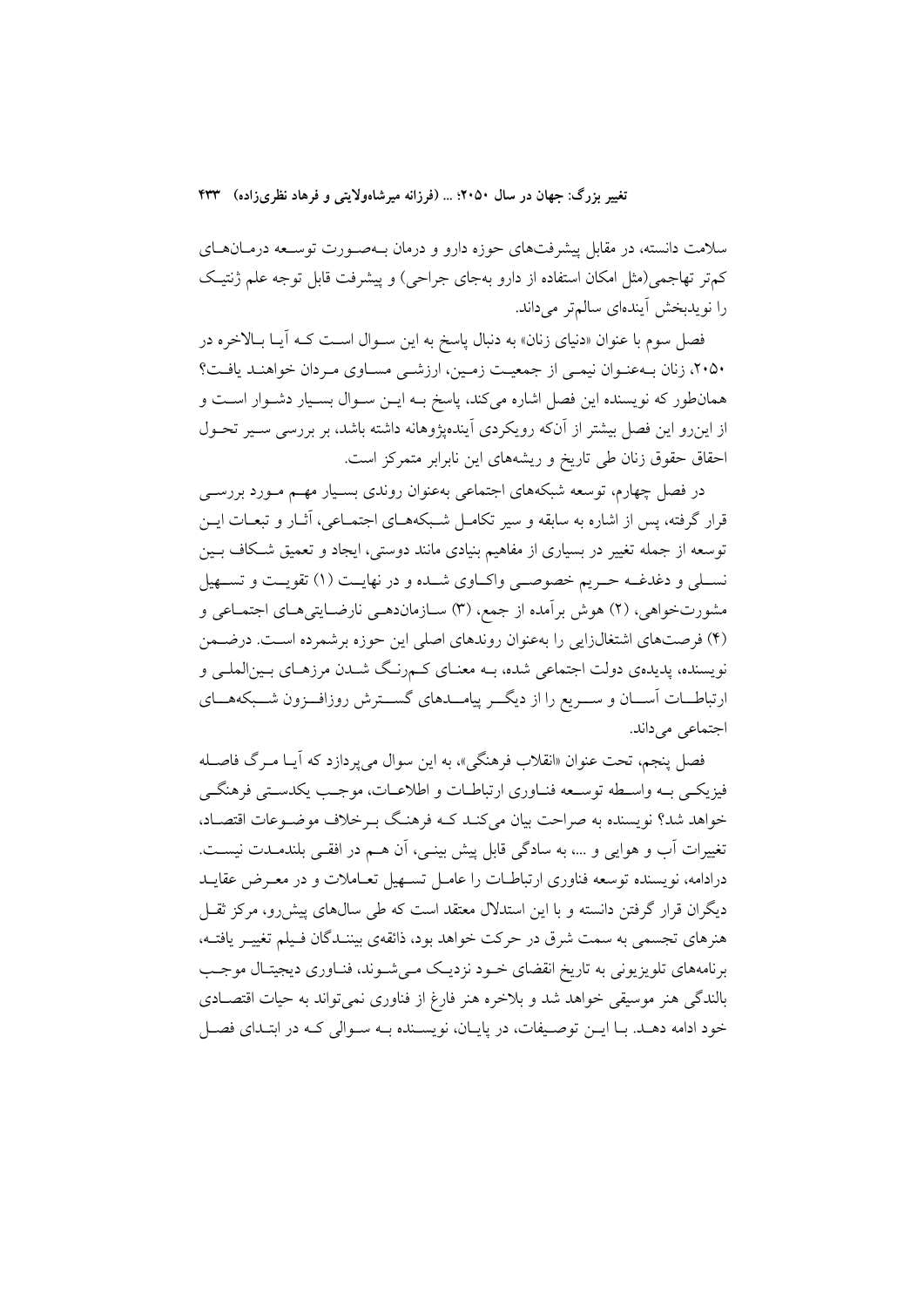مطرح کرده بازگشته و با نگاهی هم راه با تردید، اعلام میکند که نمیتوان پاسـخی صـریح به این پرسش داد و با توجه به ماهیت سیال فرهنگ، بهنظر می رسد کــه دو ســناریوی تــداوم تنوع فرهنگی و ادغام فرهنگها در یکدیگر، هردو متصور هستند.

در فصل ششم، به بحث دینباوری اختصاص یافته است. براساس بـرآورد نویســنده، تــا سال ۲۰۵۰، دینباوری همچنان جمعیت غالب را خواهد داشـت، در کشـورهای کمونیسـت روند گرایش به دین، تقویت خواهـد شـد، بـرخلاف سـایر نقـاط جهـان، در اروپـا مظـاهر دینباوری کمرنگ شده ولی تمسک به دین در آمریکا و دیگر مناطق پررنگتر خواهد شد.

فصل هفتم تحت عنوان «گرمایش، هشداری برای زمین»، بحثهـای زیسـت محیطـی و چالشهای پیش رو مورد بررسی قرار گرفته و در ابتدا هشدار میدهد که تداوم رونـد کنــونی تا سال ۲۰۵۰ می تواند به فاجعه ختم شود. تجـارب نـاموفق تـلاش بـرای ایجـاد تعهـد در كشورهاي مختلف جهت حفظ محيط زيست، نياز بــه ســوختهــاي فسـيلي و بــه تبــع آن، افزایش گازهای گلخانهای دست در دست هـم، تصـویری خشـک و بـدون آب همـراه بـا چالش تامین غذا و بالارفتن سطح آب دریاها و اقیانوسها از آینده زمین ترسیم مـیکنـد کـه اليته ابن تصوير، نمي تواند مطلوب باشد.

در فصل هشتم که به موضوع منازعات و جنگها اختصاص دارد، نشان میدهــد کــه در افق پیشررو، جنگی تهدیدکننده غرب درنخواهد گرفت، هرچند همچنان کشـورها بــه رونــد حفظ مخارج نظامی خود در سطح بالا ادامه خواهنـد داد. در عـين حـال رونـدهاى افـزايش جمعيت، تغييرات زيست محيطيي، خشكسـالي، قحطـي و كـاهش ذخـاير انـرژي دغدغـه كشورها خواهند بود. درضمن در برخي مناطق، منازعات مذهبي امكان ظهور دارد.

فصل نهم به بررسی وضعیت دموکراسـی پرداختــه و در بــراّوردی کلــی، رونــد توســعه دموکراسی در کشورهایی با حکومت استبدادی را رو به رشد برآورد کرده، در حالی که ایـــن روند در کشورهای آزادتر، با افول همراه خواهد بود.

فصل دهم با عنوان «رام کردن لویاتان: آینده دولت» بر چالشهای پیشرروی دولتهــا در اًینده به واسطه روند پیر شدن جمعیت و به تبع اَن مخارج در حال رشــد تــامین اجتمــاعی، افزایش مخارج دولتی، هزینههای درمان سالمندان و … متمرکز است و راه برون رفت از ایس چالشها را از طریق توسل به هوشمندی و فناوریهای جدید می داند.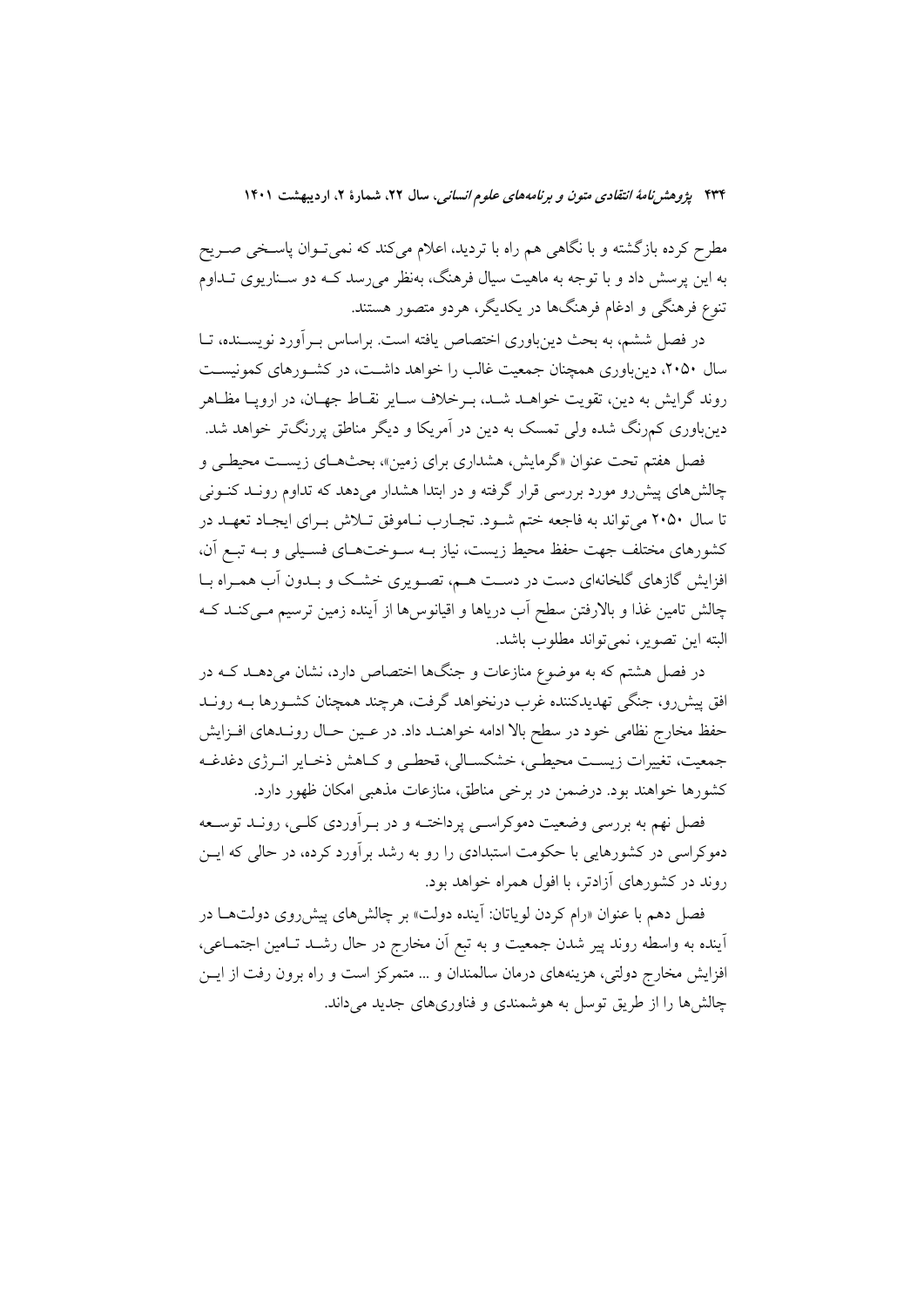فصل یازدهم، به بازارهای نوظهور معروف به بریکس (BRICs) میپردازد و ایــن کــه تــا سال ۲۰۵۰، بالغ بر ۷۰٪ نیـروی کـار در ایــن کشــورها مشــغول بــه کـار خواهنــد بــود، بــا بـزرگترشـدن، ايـن اقتصـادها، دچـار تحـول سـاختاري شـده و سـهم خـدمات در آنهـا افزايش مي يابد.

در فصل دوازدهم، موضوع پدیده جهانی شدن با طعم رشد سهم شرق اسیا موردبررســی قرار گرفته، نویسنده این فصل معتقد است آنچه تاکنون اتفاق افتاده، در واقــع چیــزی بــهنــام شبه جهاني شدن بوده و هنوز راه تا جهاني شدن به معناي واقعي كلمه بسيار است.

فصل سيزدهم، به تهديد جهان دو قطبي ثروتمندان در مقابل فقـرا اختصــاص يافتــه و بــا استناد به جنبشهای ضد این شکاف طبقـاتی همچـون جنـبش وال اسـتریت، تـلاش بـرای ایجاد عدالت و برابری را روندی رو به رشد در افق پیشرو بر آورد کرده و معتقـد اسـت کـه نیروها به سمت کاهش این شکافها در جریان خواهد بود.

فصل چهاردهم، به بحث نوآوریهای شالودهشکن می پهردازد. قــدرت گــرفتن اینترنــت اشیاء و توسعه فناوریهای روباتیک عرصههای جدیدی را در کسب و کار خواهنـد گشـود و به این ترتیب، امکان استفاده از امکاناتی که تا پیش از این صرفاً بـرای قشــر مــرفح جامعــه فراهم بود، برای همگان فراهم خواهد شد.

فصل پانزدهم، با عنوان «مومنتيوم بـازار» بــه بررســي بــازار ســهام و ســرمايه اختصــاص یافته است و در افق پیش رو چرخههای رشــد و افــول ایــن بــازار و عوامــل مــوثر بــر آن را بررسی کرده و حمایت دولت از این بازارها و نرخ بهره مناسب را عوامل به نفع و درمقابـل افزايش قيمت مواد اوليه چالش مهم بر سر راه توسعه اين بازارها مي داند.

فصل شانزدهم به پیش بینی قدمهای بعدی توسعه علمـی مـیپـردازد و دنیـای آینـده را دنیای علم زیست و پایان تاریخ انقضای علومی چون شیمی میداند. حوزههای علوم ژنتیک و علوم شناختی از جمله حوزههای خوشآتیه علم زیست در افق پیشررو است.

فصل هفدهم، سهم حوزه علمي –تخيلي (Science Fiction) از ترسيم تصوير دنياي آينــده را مورد مداقه قرار داده و با نگاهی به گذشته سهم این تخـیلات در شـکل و شــمای دنیـای فعلمی بررسی میکند. در ایــن بررســی، پــرداختن بــه فضــا، ســیارات و کُــرات دیگــر نقــش پررنگتری داشته و داستان زندگی روی مریخ، ملاقات و گاه مواجهه با موجـودات فضـایی مضمون اصلي ابن تخيلات است.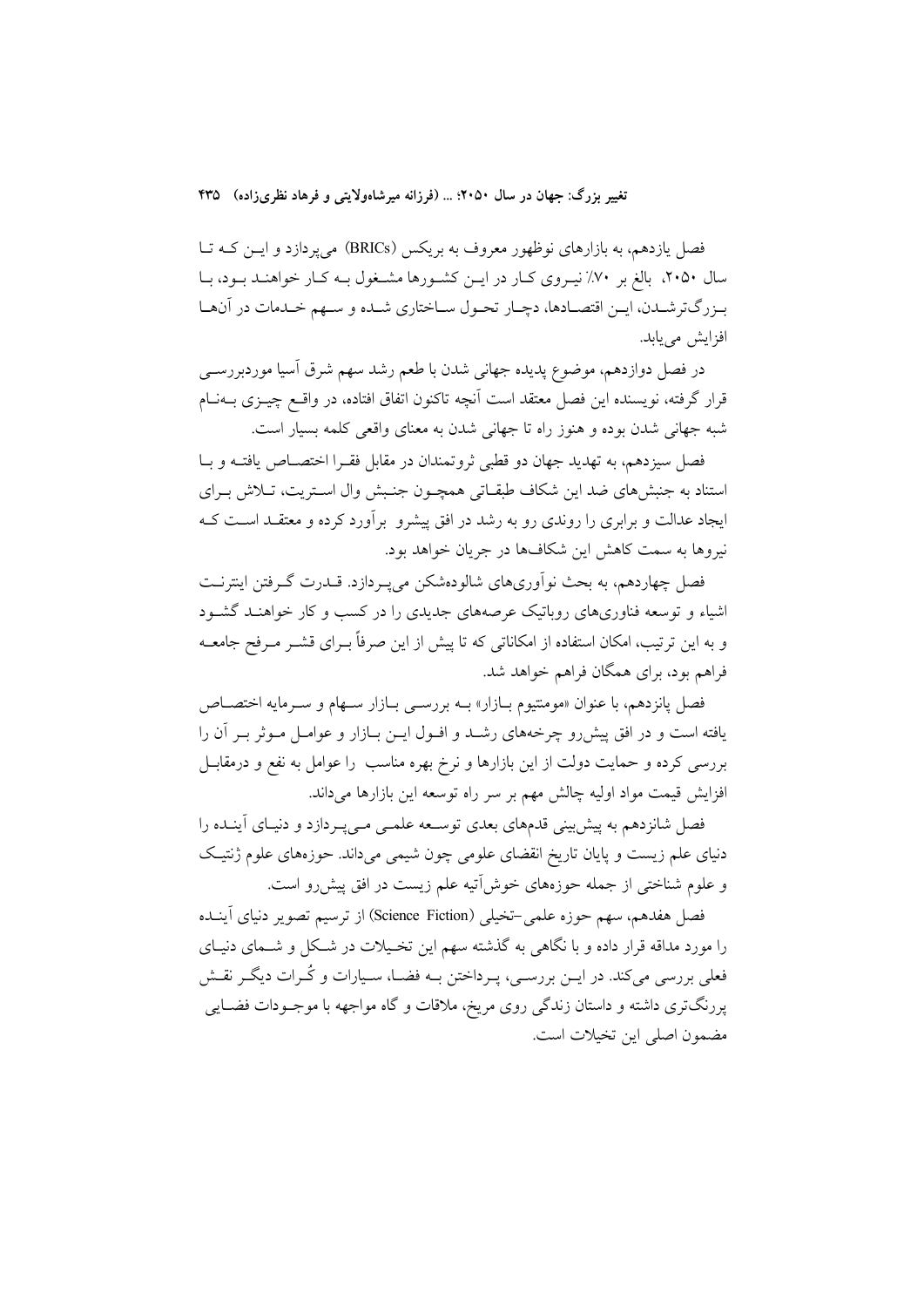فصل هجدهم بـهطـور اختصاصـي بـه تحـولات شـتابنده در دنيـاي فنـاوري دادههـا و اطلاعات مي يودازد و ضمن بررسي سير تتور آن، دستيابي رايانــههــا بــه هــوش فراانســاني و تبعات گاه ناخوشایند آن رادر افق پیش رو ترسیم کرده و درعین حال با اسـتناد بـه مصـادیق متعــدد اذعــان مــي كنــد كــه جهــت و ســمت و ســوى تغييــرات فناورانــه بــهســختى قابل پیش بینی است.

در فصل نوزدهم، تبعات توسعه فناوری بر زندگی روزمره را مورد بررسی قـرار داده کــه به مدد آن، در آینده می توان انتظـار داشـت کـه فاصـلههـا حـذف شـود و ارتبـاط ییوسـته، نویددهنده کوچ دائمی به عصر دیجیتال است، دنیایی از شـبکهی گسـترده و بـههـمپیوسـته مردم در سراسر دنیا.

بلاخره فصل بیستم، پس از ترسیم صحنههای متعدد محتمل از آینـده، بــه ایــن حقیقــت اذعـان مـي كنـد كـه قـدرت نبـوغ بشـر در حـدي اسـت كـه همـواره خـط بطـلان بـر پیش بینی ها کشیده و با اشاره به مصادیق پیش بینی هـای اشـتباهی کـه در دهــههـای گذشــته انجام شده، اشاره میکند که دنیای واقعی در افق پیش رو به رغم شـواهد بـهظـاهر تاریـک و مایوس کننده می تواند بسیار بهتر از آنچه بر آورد می شود باشد.

#### ۳. نقد و تحلیل خاستگاه اثر

در این قسمت؛ به بررسـی عوامـل، زمینــههـای پیــدایش اثــر و خاســتگاه علمــی\_فکــری و اجتماعی اثر که فضای محیط شکل گیری آن را یدید آورده، یرداخته می شود. آنچــه از عنــوان کتاب برمی آید حاکمیت ماهیت و رویکردآیندهیژوهانه است. نخســت تبلــور آینــدهیژوهــی را میتوان در میل وافر بشر به پیشبینی، مدیریت و کنتـرل اَینـده در تمـدنهـای گذشــته از کاهنان مصر و معبد دلفی یونان و … یافت که بیشتر قایل به این پیشفررض بودند کــه اَینــده، امری محتوم است و توانایی دیدن آینده، استعدادی خاص و در اختیار افرادی محدود اسـت. در ادامه و با پیشرفت جریان علمگرایی، رویکرد جدید آینـدهیژوهـی بـا مفـروض انگاشــتن وجود اَیندههای بدیل و توان بشر در خلـق اَینـدهای مطلـوب، توانسـت جـایگزین پـارادیم سنتي پيش بيني شود. در سنت جديد، مفروضاتي زير برقرار است:

۱. می توان برای شناخت اً ینده، نوعی دانش مبتنی بر حدس و گمان استخراج کرد، ۲. اقدامات فردی و جمعی، پیامدهای آتی را تحت تاثیر قرار می دهد و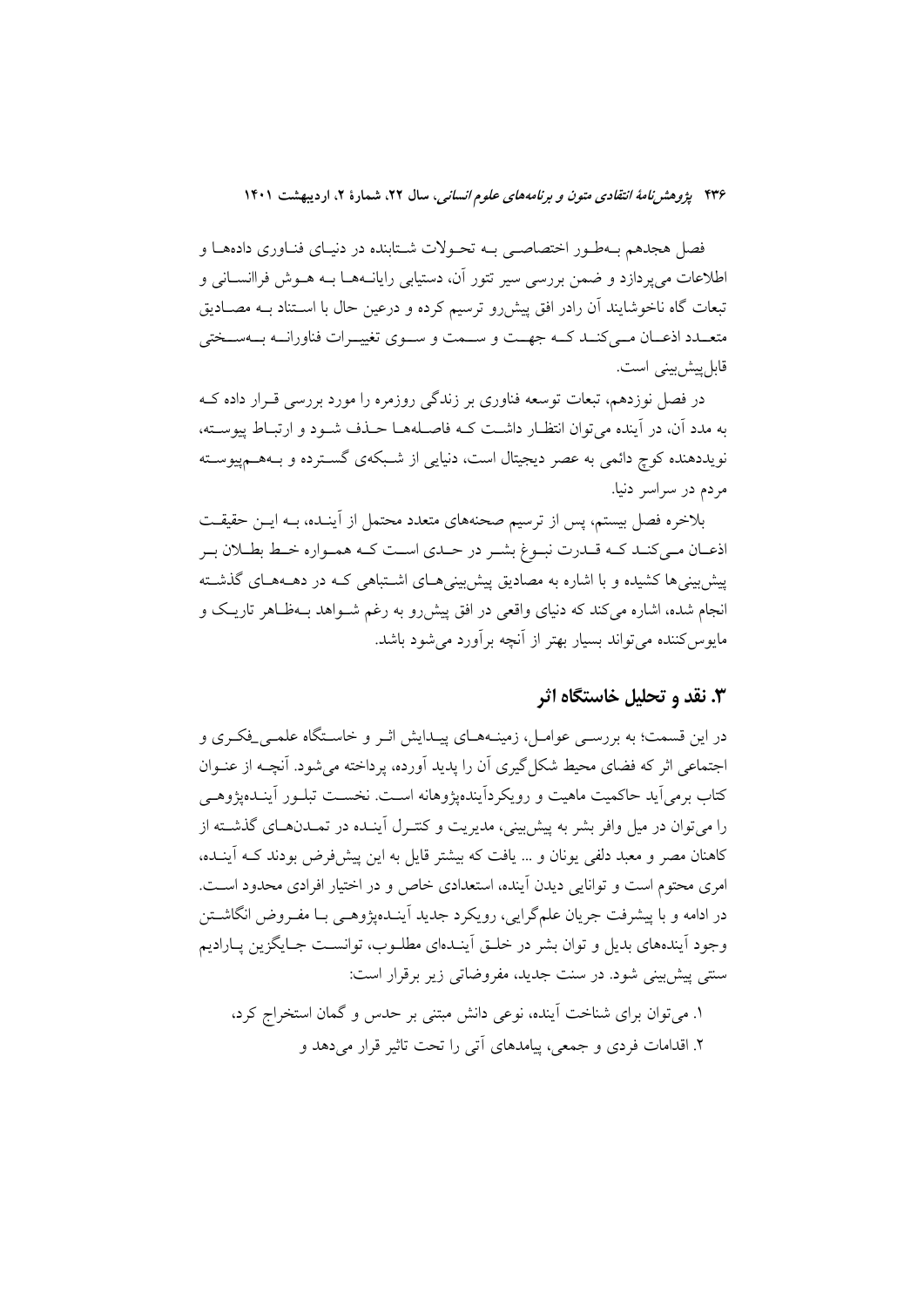۳. برخی آیندهها بهتر از آیندههای دیگر هستند(بل، ۱۳۹۲)

این مفروضات تلویحاً ساختن آینده را تا حدود زیـادی ممکــن دانســته و از آن مهــمتــر اعلام میدارد که برخورد فعال و پیشدستانه با تحـولات أینـده از طریـق شـناخت مناسـب نیروهای شکل دهندهی آینده میسر می شود، نیروهایی اعم از پیشرانهـا (Drivers)، رونــدها و رويدادها (Events) و نيــز علايــم ضــعيف (Weak Signals) و شــگفتىِســازها (Wild Cards) كه مىتوانند منجر به ترسيم أيندههاى مـرجح (Preferable)، محتمــل (Probable) و مطلــوب (Desirable) شوند(شکل ۲).



شکل ۲. مولفههای و عناصر کلیدی شکل(دهنده به آینده که باید به آنها توجه کرد (منبع: مولفان)

به عبارتی، بسیاری از آیندهیژوهان معتقدند اشاعه برآوردها و پیش نگریها مـبی توانــد بــر مخاطبان تاثیر گذاشته، موجب جهتدهی به افکار جوامع شده و به ایــن ترتیـب، نقشــی در ساختن آينده ايفا نمايد. از سويي آيندهپژوهي معمولاً در قالب انواع زير مشاهده مي شود:

> أيندهيژوهي هنجاري (Normative)، اَيندهپژوهي اکتشافي(Explorative) و آيندهپژوهي تصويرپرداز(Imaginary).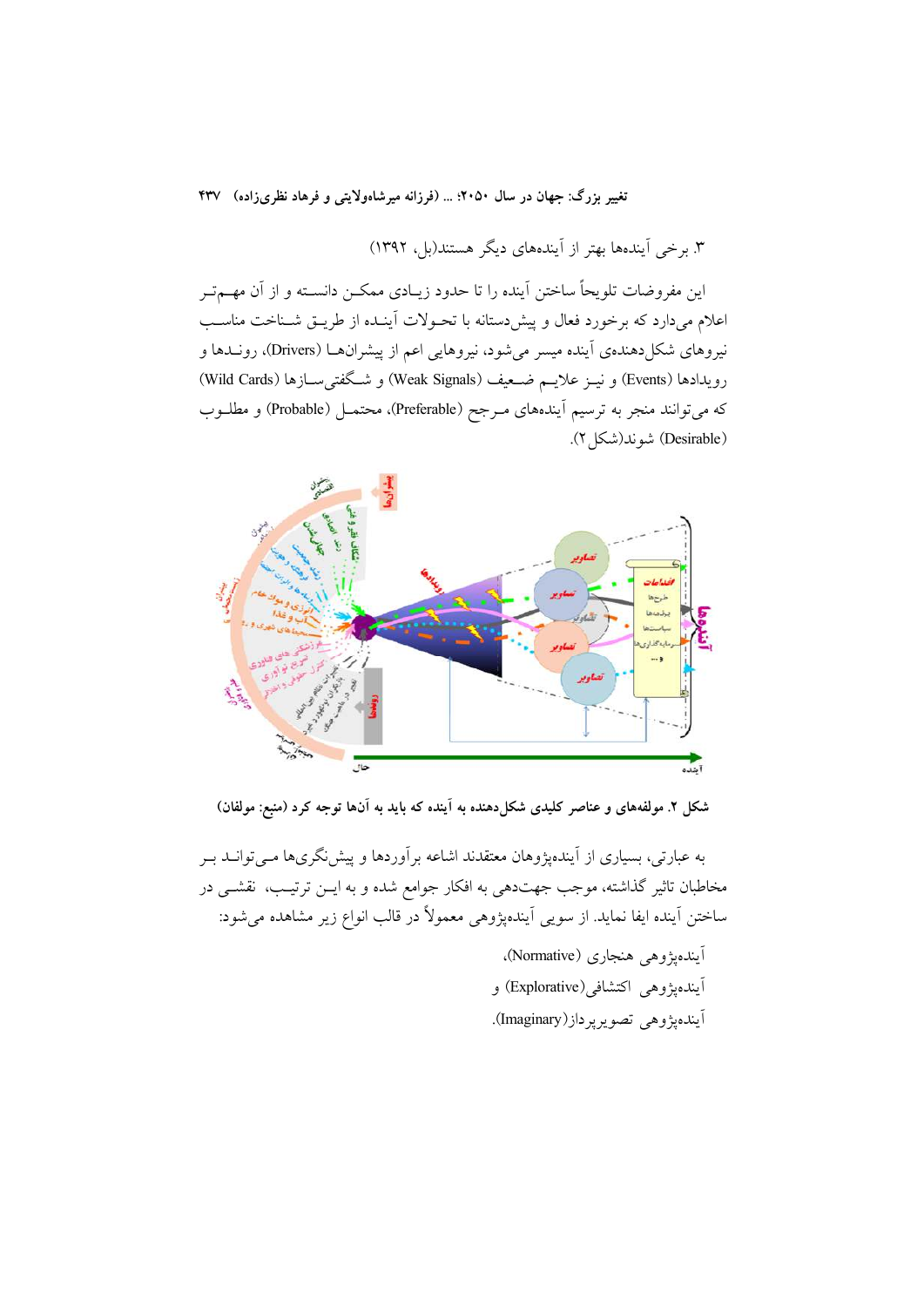در رویکرد نخست، مبنای کار ترسیم آینده مطلــوب و در ادامــه تعیــین گــامهــا و ســایر استلزامات تحقق آن بوده؛ ولي رويكرد دوم بيشتر بـه توصـيف و شـفافسـازي آينـدههـاي ممکن، محتمل و مرحج میپـردازد. رویکـرد سـوم نیـز سـعی در نگـاه بـاز و ابتکـاری بـه اًينـده دارد. البتـه هـر تمـام ايـن رويكردهـا مبتنـى بـر ايـن ايـدئولوژي اَينـده بـاز بـا ايـن توصیف است که آینده و آنچــه روی خواهــد داد، بــه عوامــل متعــددی از جملــه خــود مــا بستگی دارد و بنابراین انسان در یارهای از موارد حق انتخاب دارد تا از میان آیندههای بــدیل، يکې را برگزيده و يا حتى خود خلق نمايد(بل، ١٣٩۴).

در این راستا، سال0هاست که اکونومیست رویکرد آیندهیژوهی را در دسـتورکار قـرار داده كه شاهد مدعا گـزارش «جهـان در...» (... The World in) و «جهـان پـیش(و» ( The World Ahead) است که بهطور مستمر به پیش بینی جهان در افق یک ساله می یردازد. درعیین حیال، بهنظر می رسد که با توجه به رسالت رسانهای و نیـز امکــان جمـع|وری دادههــای فــراوان و معتبر میدانی و نیز از همه مهمتر ماهیت اقتصادی این نشریه، رویکرد غالـب در آن، رویکـرد اکتشافی باشد. زمینه فکری و کاری نویسندگان نیز با رویکرد دوم هماهنگی بـیشتری دارد. البته لازم بـه ذکـر اسـت کـه هـر چنـد در بیشـتر قسـمتحـای کتـاب، رویکـرد اکتشـافی مشهود است (که مصداق آن اولین فصـل یعنـی بررسـی تغییـرات جمعیتـی اسـت)، امـا در بخشهایی همچون فصل هفدهم که بــه تصویرســازی اَینــده علــم و پیشــرفتهــای علمــی اختصاص دارد و صد البته ماهيت موضوع نيز مي طلبد، رويكرد اتخاذ شـده تــا حــد زيــادي تصوير پر دازانه باشد.

از منظر کاربردی، اَن طور که پورتر اشاره میکند اَیندهیژوهـی بـر حسـب فعالیـتهـای محـوري و كاركردهـاي اصـلي أن قابـل توضـيح اسـت. مـيتـوان أينـدهپژوهـي را شـامل ینج گــام دانســت کــه البتــه بســیاری از یــروژههــای منفــرد تنهــا بــر روی یــک یــا دو گــام متمرکز میشوند و بقیه گامها را رها میکنند. با توجـه بــه رویکردهــا و روشهـای مختلــف آیندهیژوهی، باید گفت در هـر یـک از مراحـل پنجگانــه مــذکور رویکردهــا و روش هــای متفاوتی بیشتر کاربرد می یابد:

۔ گام اول: شناسایی و پایش تغییرات در گام اول، روش۵ایی همچون یویش محیطے، تحلیل روند و موضوعات نوظهور برای شناسایی و پایش تغییرات خیلی مهم هســتند. همچنین روش۵ای مذکور میٍتواند نقطه شروع خوبی برای نقد و تحلیل باشد.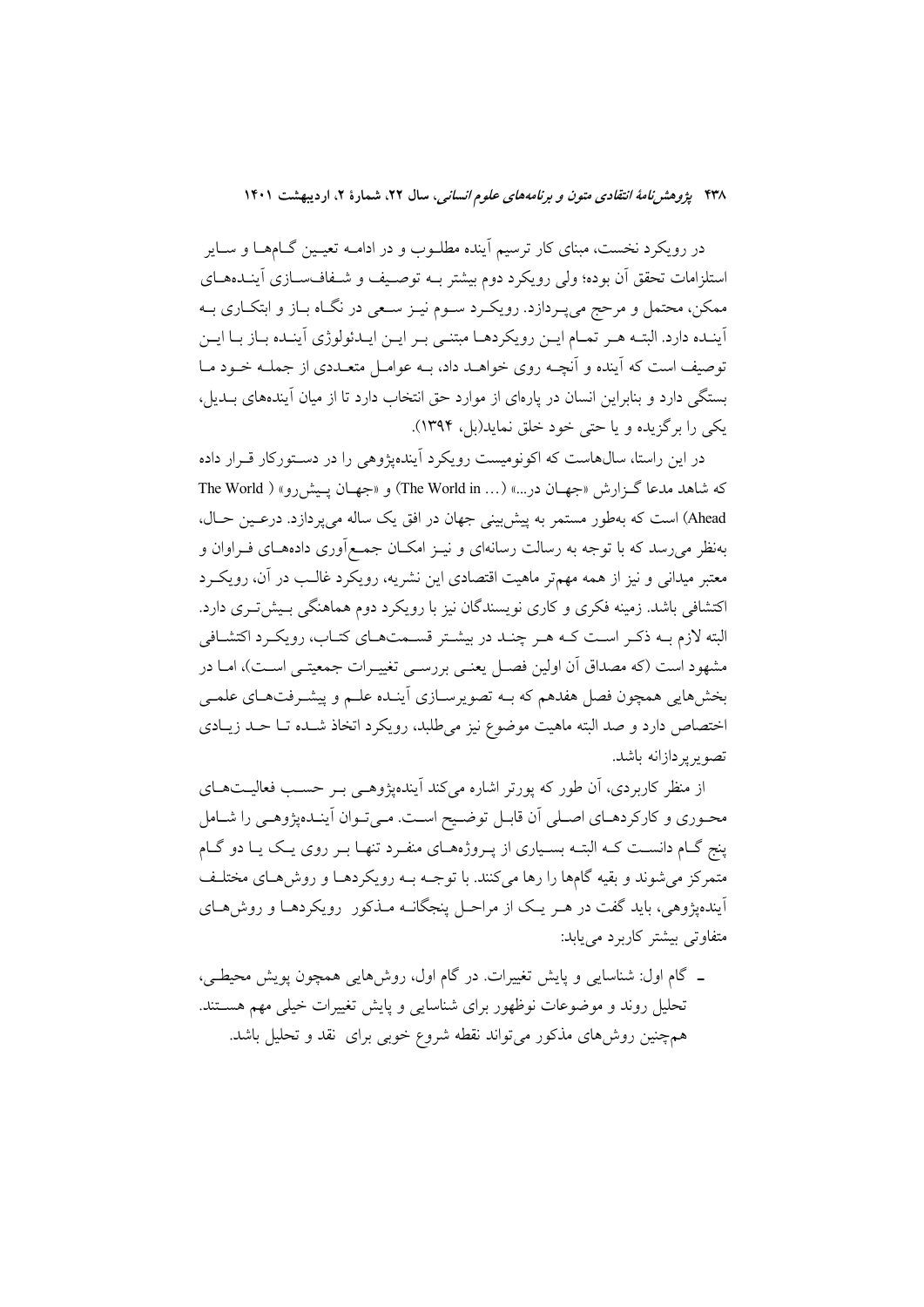- ـ گام دوم: نقد و تحلیل تغییرات. در گام دوم، روشهای نظیـر تحلیـل اثــرات متقابــل، ارزیــابی فنــاوری و ارزیــابی تغییــرات اجتمــاعی بــرای نقــد و تحلیــل کاربردهــای مهمی دارند.
- ـ گام سوم: به تصویر کشیدن آیندههای بدیل. در گام سوم، سناریو و روشهای مــرتبط با اَن در تصویرسازی از اَیندههای بدیل نقش بسیار برجسته دارند.
- ـ گام چهارم: تجسم اَیندههای مرجح. در گــام چهــارم، روش۵هـای چشــم|نــدازپردازی برای تجسم آیندههای مطلوب و مرجح نقش کلیدی دارند.
- ـ گام پنجم: طرحِریــزی و پیــادهســازی مراحــل تحقــق اَینــده مــرجح. در گــام پــنجم، روشهای برنامهریزی راهبردی، کنشگرایی سیاسی و توسعه سـازمانی فنـونی هسـتند که در طرحریزی و پیادهسازی (تحقق) آینده، ابزارهایی کلیدی تلقی میشوند.

در اثر مورد نظر، مشاهده مي شود كه نويسندگان عمدتاً به گــامهــاي اول و دوم توجــه و تمرکز داشتهاند. این رویکرد، بیشتر ویژگی آگاهی بخش و هشدار پـیش(مسـتانه داشـته و بـه گامهای بعـدی (ارایــه اَینـدههـای بـدیل، تبیـین اَینـده مـرجح و نحـوه تحقـق اَن) توجـه چندانی ندارد. در مقام مقایسه، برخبی آثــار مهــم آینــدهیزوهانــه در زمینــه مشــابه، از جملــه رونسدهای جهسانی ۲۰۴۰ (global trends 2040) کمی راهب دی جهسانی (global strategic trends)<sup>۵</sup> دست کم در ادامه تحلیل روندها، بــه بررســی پیامــدهای مربــوط یرداخته و سپس آیندههای بدیل را مطرح نموده و با ارایه سناریوها آینـده، تــلاش کــردهانــد دورنماهـاي متفـاوتي را بــه نمـايش بگذارنــد. آثــار اخيــر بــه طــور تلــويحي و ضــمني بــه مشخصنمودن آینده مرجح و تحلیل آثار و پیامدهای مربوطـه در سـطح جهـانی و از منظـر منافع ملی پرداختهاند، کاری که در کتاب تغییر بزرگ:جهـان در سـال ۲۰۵۰ چنـدان جـدی گرفته نشده است.

# ۴. نقد شکلی اثر

### ۱.۴ مولفههای جامعیت صوری

ساختار کلی کتاب و چینش مطالب، از مقدمه تا به انتها از نظمی منطقی برخوردار اسـت کـه بـه ايـن لحـاظ، اصـل و ترجمــه كتـاب را مـىتـوان بــه لحـاظ جامعيــت صـورى كتـابى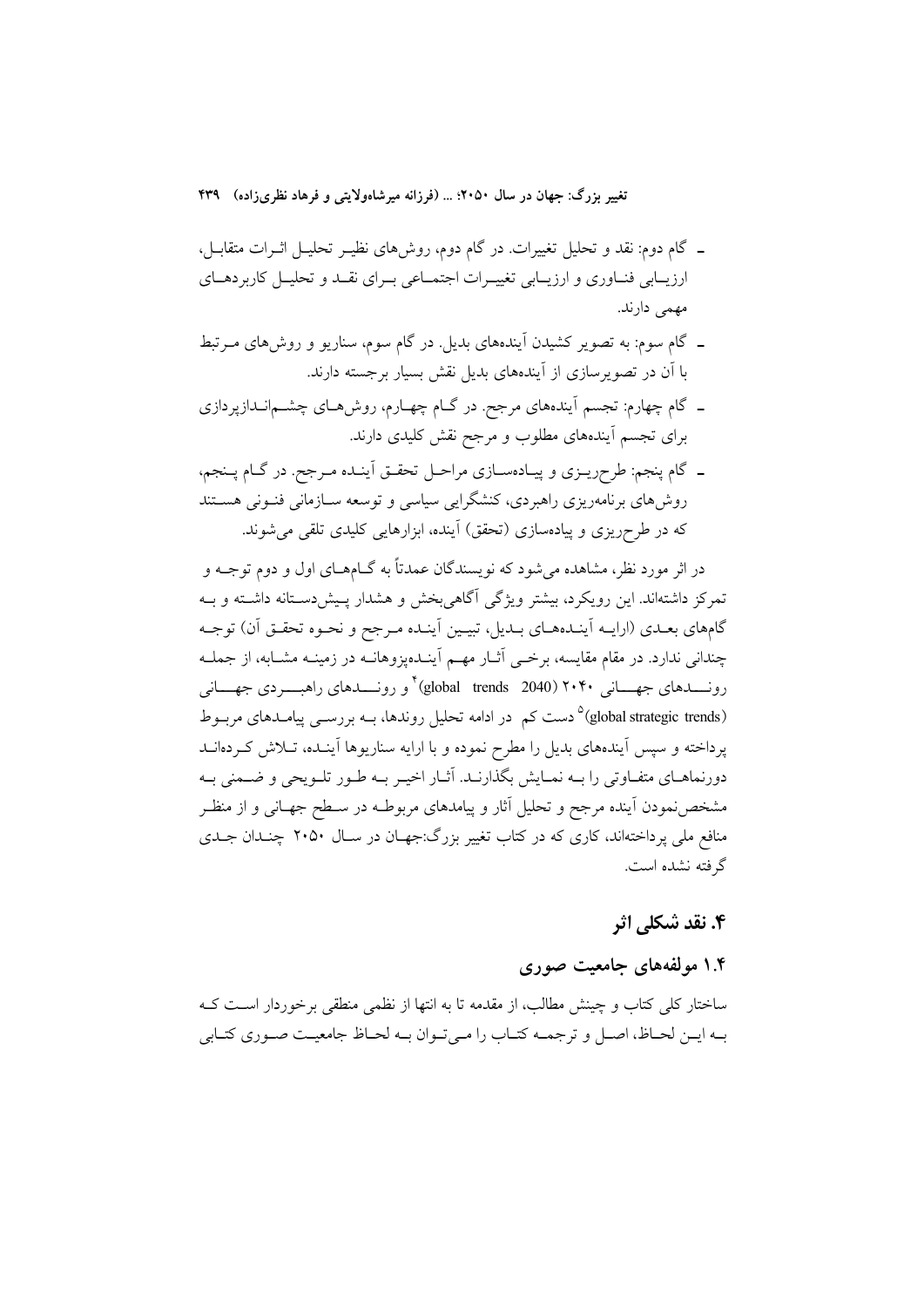مقبول دانست. در عین حال یکی از نقاط مثبت ایــن کتــاب را مــی تــوان در بهــرهگیــری از ابزارهای بصری اعم از نمودار، جدول و شکلهایی دانست کـه بـهشـکل قابـل تـوجهی بـه هدف کتاب یعنی ترسیم مسیر آینده در حوزههای مختلـف کمـک کـرده اسـت. بــهعبــارتی کتابهایی با مفهوم آینده، بهلحاظ موضوع با ابهاماتی همراه هستند که بهرهگیـری از نمــودار و شکل میتواند تا حد بسیار زیـادی بــه شــفافســازی تصــویر اَینــده و درک اَنچــه هنــوز وجود ندارد، پاری رساند. در عین حال، در جدول ۱، آیتمههای مـورد انتظـار جهـت حفـظ جامعیت صوری و وضعیت اصل و ترجمه اثر در این موارد آمده است.

| ترجمه اثر | اصل کتاب | مولفه جامعيت صورى                 | رديف   |
|-----------|----------|-----------------------------------|--------|
|           |          | پیش گفتار                         |        |
|           |          | بيان هدف اصلى اثر                 |        |
|           |          | مقدمه                             | ٣      |
|           |          | فهرست مطالب                       | ۴      |
|           |          | جدول و تصویر و نمودار و نقشه      | ۵      |
| х         | х        | خلاصه فصول                        | ۶      |
|           |          | جمع بندي (خلاصه كلي كتاب)         | $\vee$ |
| x         | x        | نتیجهگیری و پیشنهادها             | ٨      |
| x.        | x        | معرفی منابع برای مطالعه در هر فصل | ٩      |
| X.        | х        | پیشنهاد پژوهش در هر فصل           | ۱.     |
| x         |          | انواع نمايه                       | ۱۱     |
| Х         |          | كتابشناسي                         | ۱۲     |

جدول ۱. بررسی وضعیت مولفههای جامعیت صوری اصل و ترجمه کتاب تغییر بزرگ

# ۲.۴ کیفیت چاپ فنی

در ارتباط با ابعاد فنی چاپ میتوان معیارهای طرح جلد، حروف نگــاری، صــفحه آرایــی، و غلطهای املایی را ملاک ارزیابی قرار دهیم. با توجه به رواج روزافزون نسخه الکترونیکی از ارزیــابی معیارهــای کیفیــت چــاپ، بعضــاً مــیشــود از صــحافی و قطع(انــدازه) کتــاب صرفهنظر کرد (کما این که در نقد حاضر، نسخه الکترونیکی در اختیار بـوده اسـت). در ایــن صورت، باید گفت که براساس معیار اول یعنی طرح جلد، کتاب اصلی طـرح جلـدی کــاملاً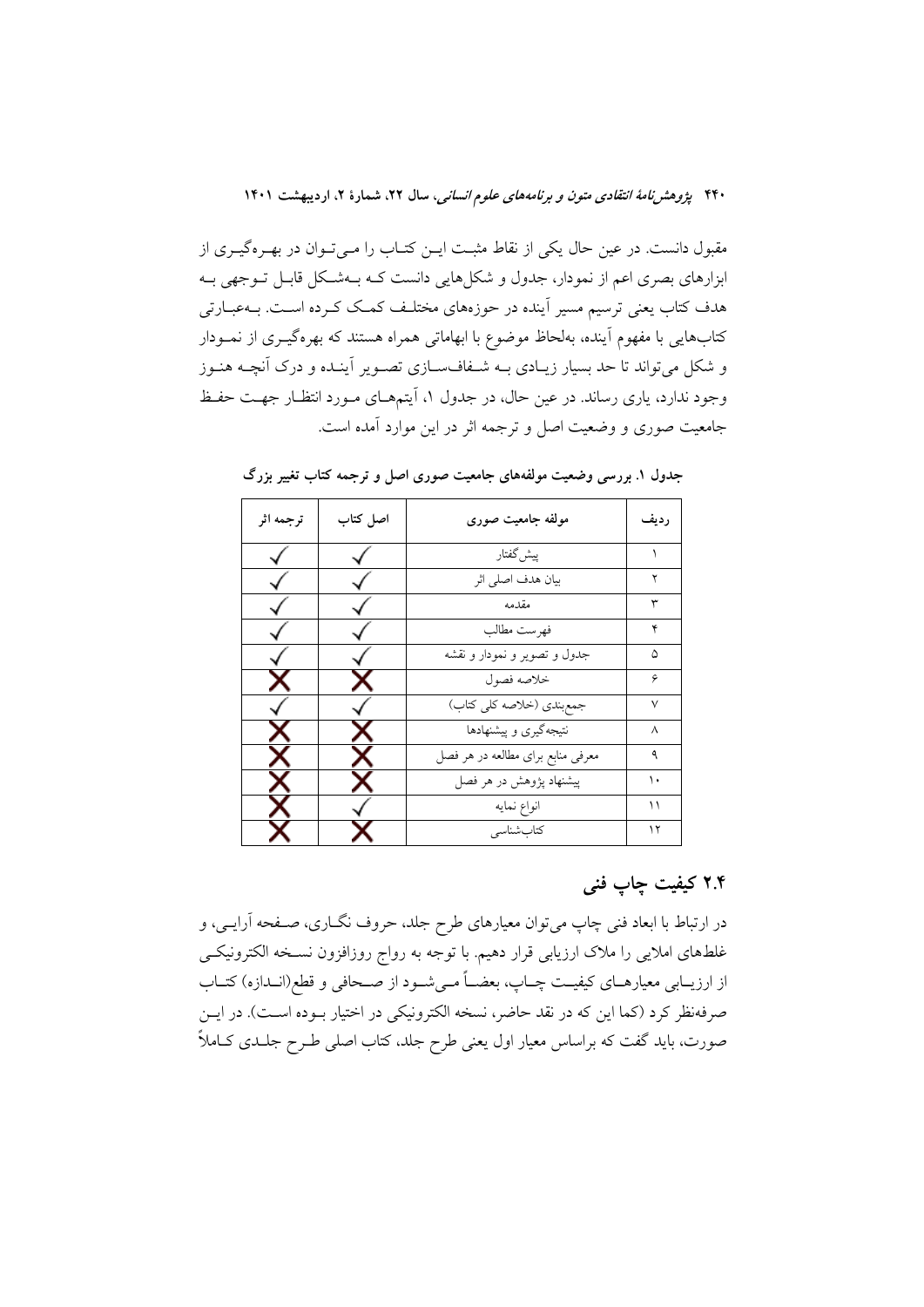حرفهای و متناسـب بــا مفهــوم و موضــوع را برگزیــده اســت و نکتــه جالــب ایــن کــه در ویرایش دوم، در طرح جلد نیز بازنگری نموده و آن را بهروزرسانی نموده است(شکل ۳).



طرح روی جلد کتاب ترجمه شده به فارسی مسلرح روی جلد نسخه شنیداری در ویرایش دوم طرح روی جلد در ویرایش نخست

شکل ۳. طرح روی جلد کتاب اصلی در دو ویرایش نخست و دوم

در کتاب ترجمه شده، طرح روی جلد، ملهم از کتاب اصلی بوده کــه البتــه گویــا برخــی ظرایف قابل توجه در طرح اصلی را جدی نگرفته است:

- ـ اولاً تبعیت فونتی رعایت نشده است. در حالی که در طرح روی جلـد کتـاب اصـلی، فونت عنوان، دارای طرح گرافیکی است که به نوعی بیانگر پیچیدگی و در عین حـال نویددهنده دنیـای آینـدهای مبتنـی بـر علـم و فنـاوری اسـت، در طـرح روی کتـاب .<br>ترجمهشده، فونتي ساده بهكار گرفته شده كه چنين حسي به مخاطب القاء نمي شود.
- ـ شعاعِهای نور در پس زمینه نوشته در طرح روی جلد کتاب اصـلی، دارای خطــوطی قوی و ملموس است که گویا به نوعی از آیندهای امیدبخش خبر میدهد که اتفاقــاً در محتوای کتاب نیز چندین و چند بار نویسـندگان بـه ایـن موضـوع اشـاره مـیکننـد. بااین حال، در طرح روی جلد نسخه فارسی، این خصوص صلابت و روشنایی خــود را نسبت به زمینه از دست داده و گویا آن طور که طـرح جلـد اصـلی القـا مـی کنـد، امبدبخش نيست.
- ۔ افزودن یک قاب اضافی در طرح جلد فارسی، هرچنـد ممکــن اسـت از دیــد طــراح جــذابيت بصـــري داشـــته، ولـــي از نظــر مفهــومي گــويي اّينــده و نگــاه بـــه اَن را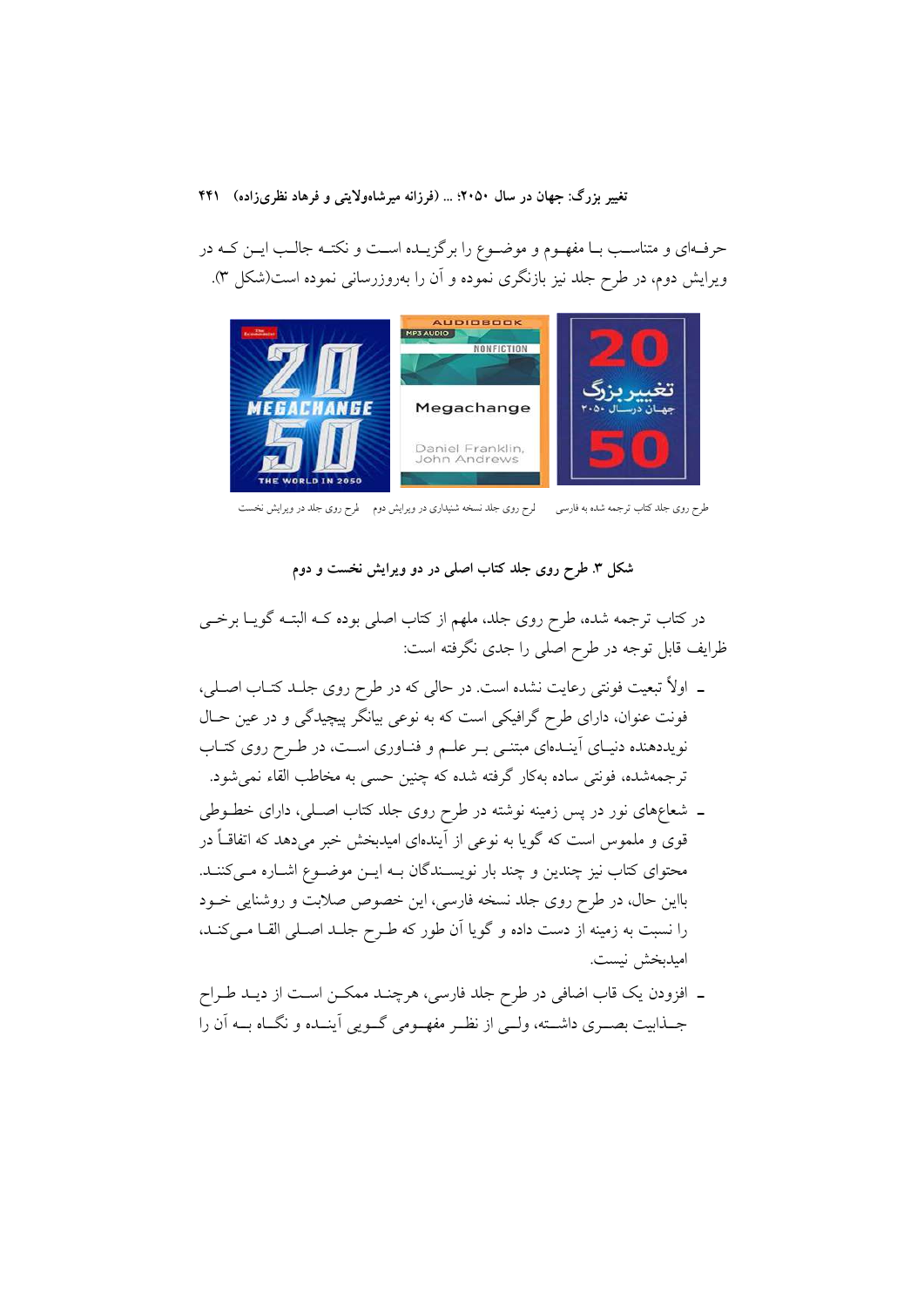محدود میکند؛ چیزی که در طرح روی جلد کتاب اصلی دیده نمیشـود و آینــدهای باز را به پیش چشم مخاطب می گشاید.

در معیار حروف نگاری، نظم فونتی دیده می شود. البتــه در نســخه الکترونیکــی موجــود، برخی صفحات سفید مانده است. بهطور نمونه، صـفحات مربـوط بـه نمایـه فاقـد محتـوا و سفید است (و البته توضیحی نیز داده نشده که آیا دلیل و تعمدی در ایــن کــار بــوده اســت). درخصوص صفحه آرايي و صحيح نگاري نيـز اسـتانداردها بــهشـكل قابـل قبـولي رعايـت شده است.

# ۳.۴ قواعد نگراش و ویرایش

اصل كتاب به زبان انگليسي نگاشته شده و حاصل قلمفرسـايي بـيش از بيسـت نويســنده از حوزههای مختلف است. همانطور که از کتابهای انتشـارات کهنـهکـار ماننـد اکونومیسـت انتظار می رود، قواعد نگارش کاملاً رعایت شده تا جایی کـه در بــازخورد خواننــدگان مــتن اصلي، اين موضوع تحت عنوان نثر خشک ٔ تعبير گرديده است. اما در عين نثر سـنگين مــتن اصلي، نمي توان انكار كرد كه به مـدد تجربـه و تخصـص نويسـندگان در روزنامـه نگـاري، جملات کاملاً قابل فهم بوده و جذابیت مطالب بر خشکی نگارش غلبه دارد.

اما در ترجمه اثر، مترجمان کوشیدهاند متنی کاملاً قابل فهم و سادهتری بـه مخاطـب عــام ارایه دهند. با این حال، متن فارسی نیازمند بازنگری جدی است. در بخـش۵حـایی، اشــتباه در ترجمــه، اســتفاده از معــادل@ــاي نامناســب و يــا ســتفاده از واژههــايي غيرفارســي كــاملاً مشهود است. بهعنوان مثال، عنوان صحیح بخش نخست کتاب «مردم و روابط: پویـاییهـای جمعیت شناختی، سـلامت و فرهنگ» اسـت امـا بـه صـورت «مـردم و روابـط: دینامیـک دموگرافی، سلامت و فرهنگ» ترجمــه شــده اسـت. همــان طــور كــه مشــخص اســت، در وهله نخست مفهوم بخش را بهدرستی منتقل نمیکند؛ چه از مفهوم نخسـت انتظـار مـیرود این بخش به بررسی تاثیر و تاثرات همزمـان و بـرهم كـنش سـه عامـل جمعیـت شـناختی، سلامت و فرهنگ بیردازد در حالی که مفهوم دوم بر این دلالـت دارد کـه گویـا ایــن بخــش سه رکن را که یکی از آنها دینامیک دموگرافی است، بررسـی مـیکنـد. در وهلــه دوم هــم همانطور که اشاره شد، معادلهای فارسی واژه دینامیک یعنسی پویـایی و دمـوگرافی یعنـی جمعیتشناسی که اتفاقاً معادلهای رایجی هـم هسـتند، اسـتفاده نشـده اسـت. بـه عنـوان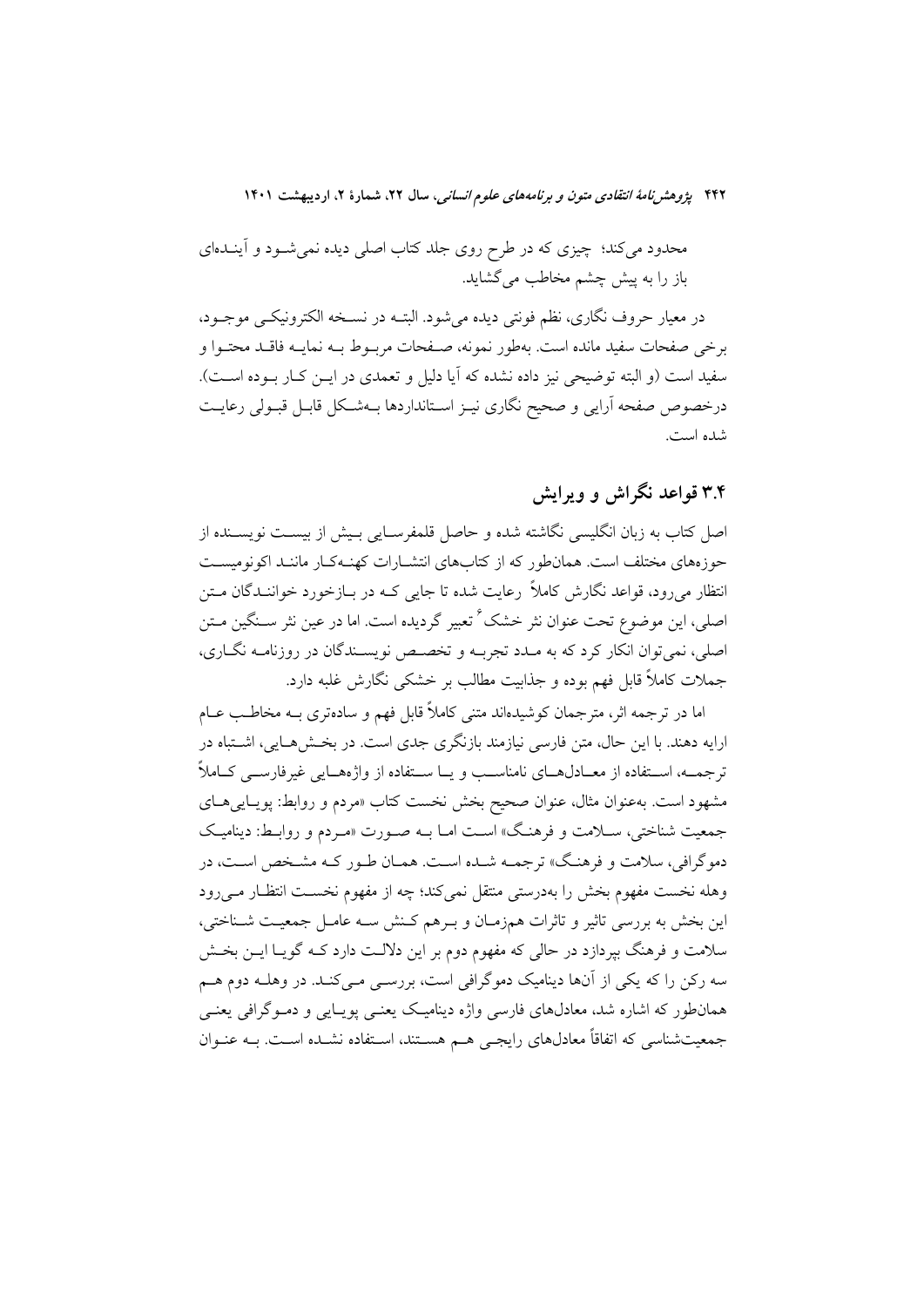نمونه دیگر، عنوان فصل چهارده این طور ترجمه شده: «افزایش اهمیت نوآوری مخرب» ک براسـاس اصـطلاحات تخصصـي مربــوط، بايــد از عبــارت «نــوأوري شــالودهشــكن» يــا «نو آوري برافکن» استفاده مي شد.

نگاه کلی به متن نشان میدهد ترجمه بهصـورت یکدسـت صـورت نگرفتـه و سـبک و سیاق واحدی را رعایت نمی نمایـد. در برخــی مــوارد، اســم خــاص انگلیســی، بــه فارســی نوشته شده و بـهشـكل يـانويس، كلمـه يـا اصـطلاح اصـلى آمـده اسـت (بـهعنـوان مثـال، آرنولد شـوارتزنگر در صفحه ۲۸۷ به فارسی نوشته شده و انگلیسی آن پانویس شده اسـت)؛ در برخی موارد، مانند ۲۶۷ واژه آیدیِاِس (IDS)، اصل کلمه یا اصطلاح به زبــان انگلیســی در متن اصلي آمده است. در مجموع نمي توان نمره كامل و قابل قبولي به ترجمه اثر داد.

#### ۴.۴ روان و رسا بودن

همانطور که در بخش قبل اشاره شد، نگارش انگلیسی متن از یکدستی و رسایی قابل قبـولی برخــوردار اســت. امــا بــا وجــود تـــلاش صـــورت گرفتــه، نســخه فارســـي مشــكلاتي بهچشم می خورد. به عنوان مثال، بخش مقدمه اول به قلم سردبیر ماهنامــه آینــده نگــر، متنــی کاملاً مبهم و نیازمند بازنگری اساسی در ویرایشهای بعدی است. بهعنوان مثال عبارت

داستان دوم روایتی پنهان در لایحههای محافظهکـاری و گـاهی ناآگـاهی افـراد اسـت و کشف آن به صبوری و تیزبینی محققانی علاقهمنـد و نــه کارمنـدانی روزمـزد نیـاز دارد. افشای همین داستانهای دوم، مخاطبان عمومی را بـهوجـود مـی|آورد و روشـنفکران را بهفکر می اندازد. اما واقعیت این است که در فضای تحلیلی اقتصاد و حتی جامعـه ایـران کشف داستان دوم هر اتفاقا و رخدادی نه امـری فرامـوش شـده کـه گـذارهای کشـف نشده است

عیناً از این مقدمه کتاب آمده است ً و مبهم و نیازمند بازنگری است. در عین حال، آنچــه ترجمه کتاب دچار اّن است، عدم پایبندی مترجمان به ترجمه کامل متن اصلی و گاه تغییــر يا حذف بخشى از مطالب كتاب اصلى است. بهعنوان مثال ترجمه بند يايـانى مقدمــه كتــاب اصلی که به قلم فرانکلین به رشته تحریر درآمده است ٌ، می شود:

چنین آیندهای [ضرورتاً] نباید به تلخی چیزی باشد که پیامآوران عذاب می خواهند شــما آن را باور کنید.بهرغم خطرات فراوان پیش رو و مشکلات قطعـی ناشـی از ضـرورت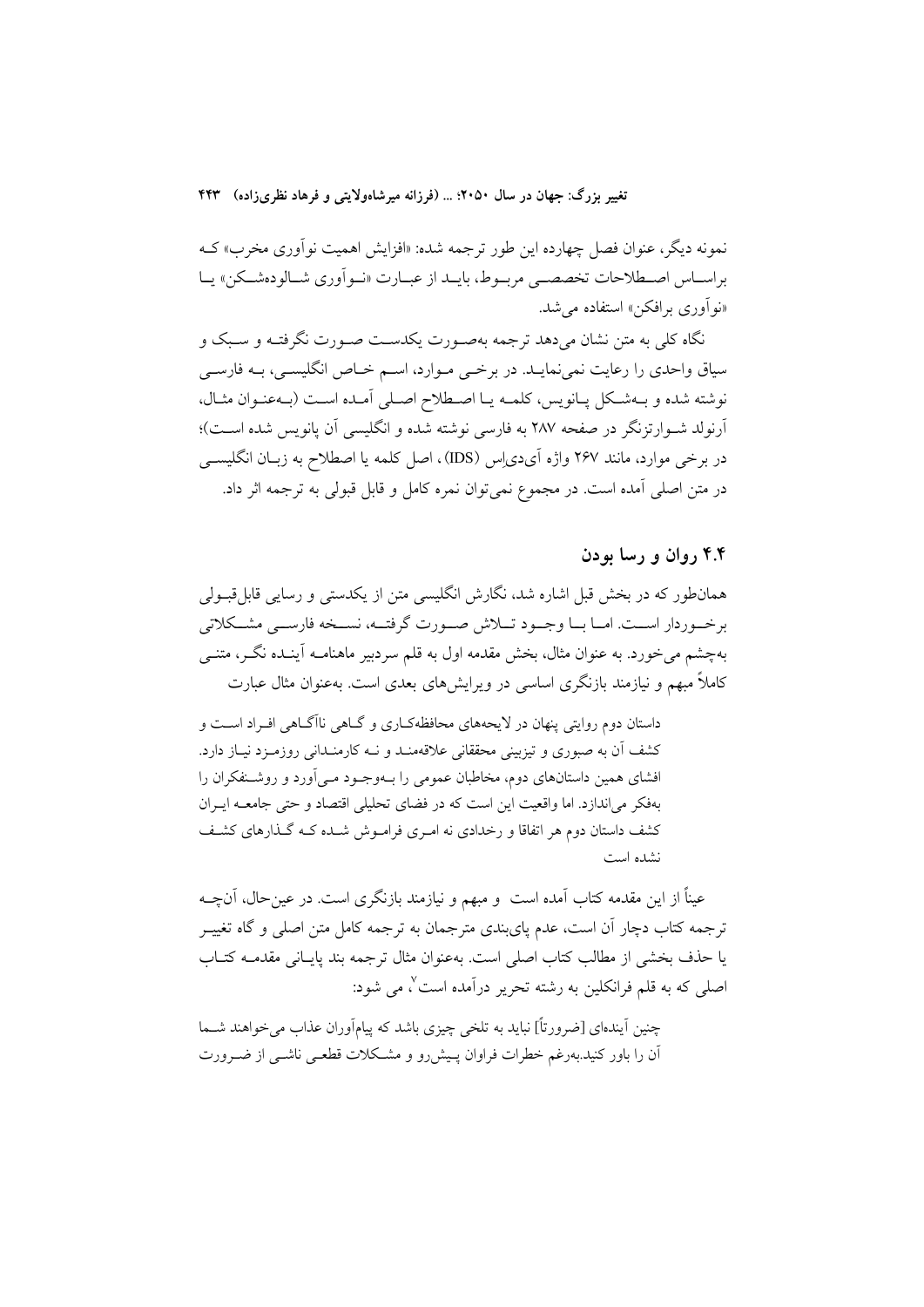سازگاری با تغییرات بزرگ، جهان در سال ۲۰۵۰ شاید چندان هم جای بدی نباشد. اگـر قانع نشدهاید، به فصل آخر با موضوع پیش بینیها و پیشرفت مراجعه کنید.این کـار، اگــر ده سال آتی شما را روشن نکند، عجالتاً روزتان را روشن خواهد کرد.

اما آنچه بهعنوان ترجمه آمده، این است:

همه مواردی که گفته شد باعث می شود این کتاب مخاطبهای گونـاگون و متنـوعی را از سیاستگذاران دولتی گرفته تا دانشجویان علوم مختلف در بر گیرد. علاوه بر آن ایــن کتاب برای هرکسی که علاقهمند به بررسی عمیقتر اخبار باشد و با کنجکاوی بـه اخبـار آینده نگاه کند، جالب توجه خواهد بود. علی رغـم تمـامی خطـرات و هشـدارهایی کـه داده می شود، جهان ۲۰۵۰ جای بدی نخواهد بود. اگر با ایـن حـرف قـانع نمـی شـوید، نگاهی به فصل پایانی کتاب در مورد پیش بینیها و پیشرفتها بیندازید.

همچنین مواردی از اشتباه در ترجمه نیز مشاهده می شود که مصادیق و مثـال۵عـایی از آن در بخش قبل مورد اشاره قرار گرفت.

#### ۵. نقد محتوایی اثر

## ۰.۵ انسجام و نظم منطقی

کتاب در چهار محور اصلی «مردم و روابط»، «اَسمان و زمین»، «اقتصـاد و کسـب و کـار» و «دانش و يردازش» تنظيم شده است كه با توجه به متن اصلي، عنوان بخـش آخـر «دانـش و پیشرفت» باید تغییر یابد. براساس محتوای بخشها، مـیتوان دریافـت کـه اسـاس تحلیـل، چهارگانهی شرایط اجتماعی، سیاسی و روابط بینالملل، اقتصادی و فناورانـه اسـت. مطـابق شکل ۴، یکی از اقدامات جالب تیم نویسندگان، تنظیم مطالب هر بخش حــول کلیــدیتــرین عوامل ایجادکنندهی عدمقطعیتهای (Uncertainty) آینده است که البته با توجـه بـه ایــن کــه «عــدمقطعيــتهــا» اركــان طراحــي ســناريوهاي أينــده و ترســيم أينــدهي كلــي در اًیندهپژوهی هستند، انتخاب هوشمندانهای بوده است. در هر بعد، پنج عــدم قطعیــت مهــم و تاثیر گذار بهصورت تحلیل روند، مورد بررسی قرار گرفته است.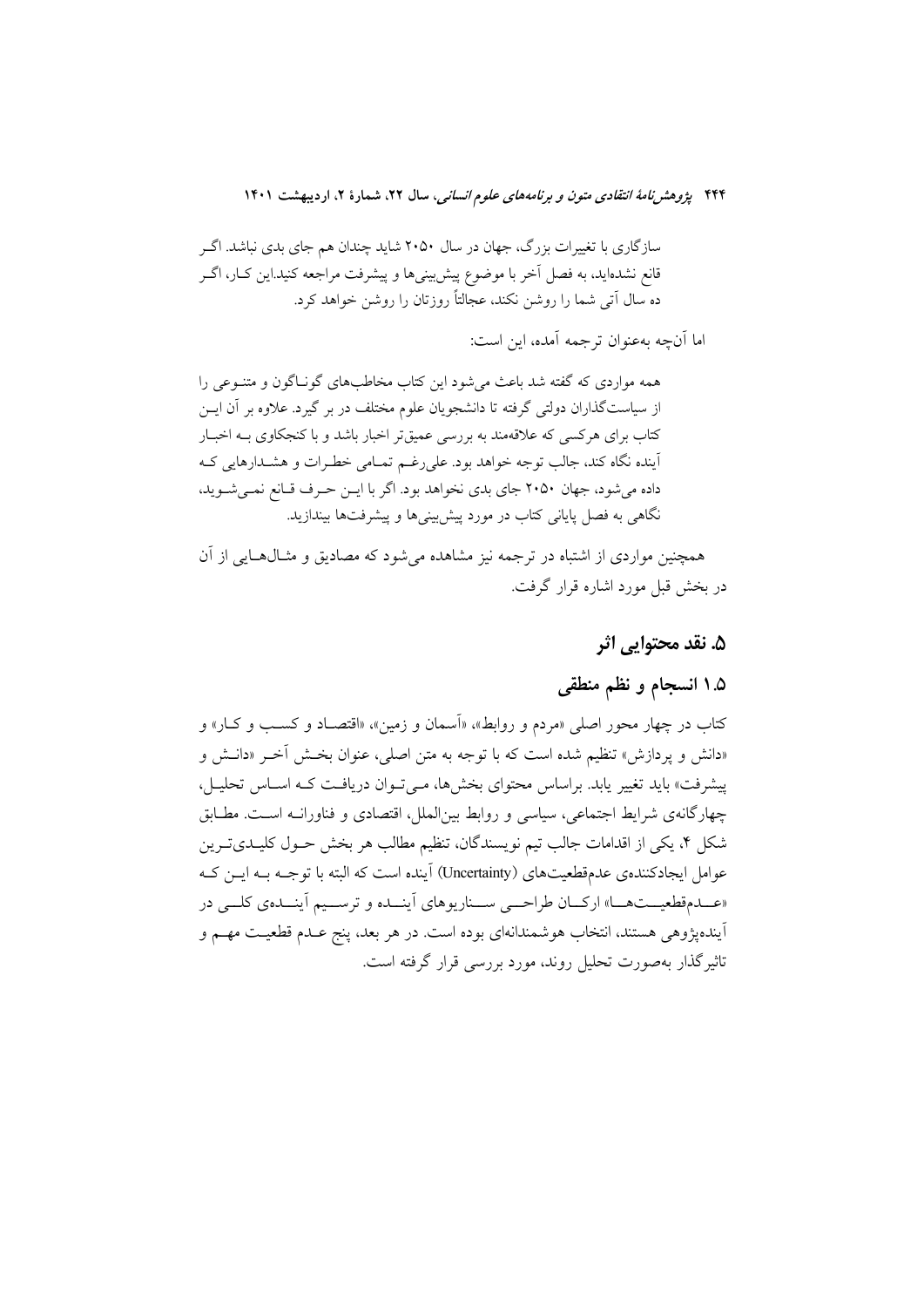

شکل ۴. چهارچوب تحلیلی کتاب تغییر بزرگ

در مقابــل، نویســندگان در برخــی مــوارد در تحليــل و بــرآورد خــود از رويــه يكســانی پیروی نکردهاند. در بخش روندهای اجتماعی، توسـل بـه آمـار، ارقـام و رونـدهای گذشـته بسیار بیش تر از بخش مربوط به علم و فناوری است که البته ایــن تــا حــدود بســیار زیــادی ناشی از ماهیت موضـوع بـوده و نمـیتـوان آن را بـه پـای تعـدد نویسـندگان و تنـوع قلـم ایشان گذاشت. نکته مهم دیگر، دید یک دست نویسندگان به موضوع و عینک خوشـبینی در هر بیست فصل است که این نیز به نوعی نشانه انسجام متنی است.

## ۲.۵ منابع مورداستفاده در اثر

هرچنـد کتـاب بـر مبنـای رونـدپژوهی و بـرون١يـابی رونـد نگــارش يافتــه اســت و طبعــاً انتظار می رود تمامی روندها مستند به معتبرترین منابع باشد. ولی در این کتـاب، نویســندگان، به سبک روزنامهنگاری(ژورنالیستی) عمل کرده و به این ترتیب یکی از نقاط ضـعف عمـده كتاب، ارجاع دهي ناقص، ارجاع به منابع نامعتبر و يا عـدم ارجــاعدهـي اسـت. بــه عبــارتي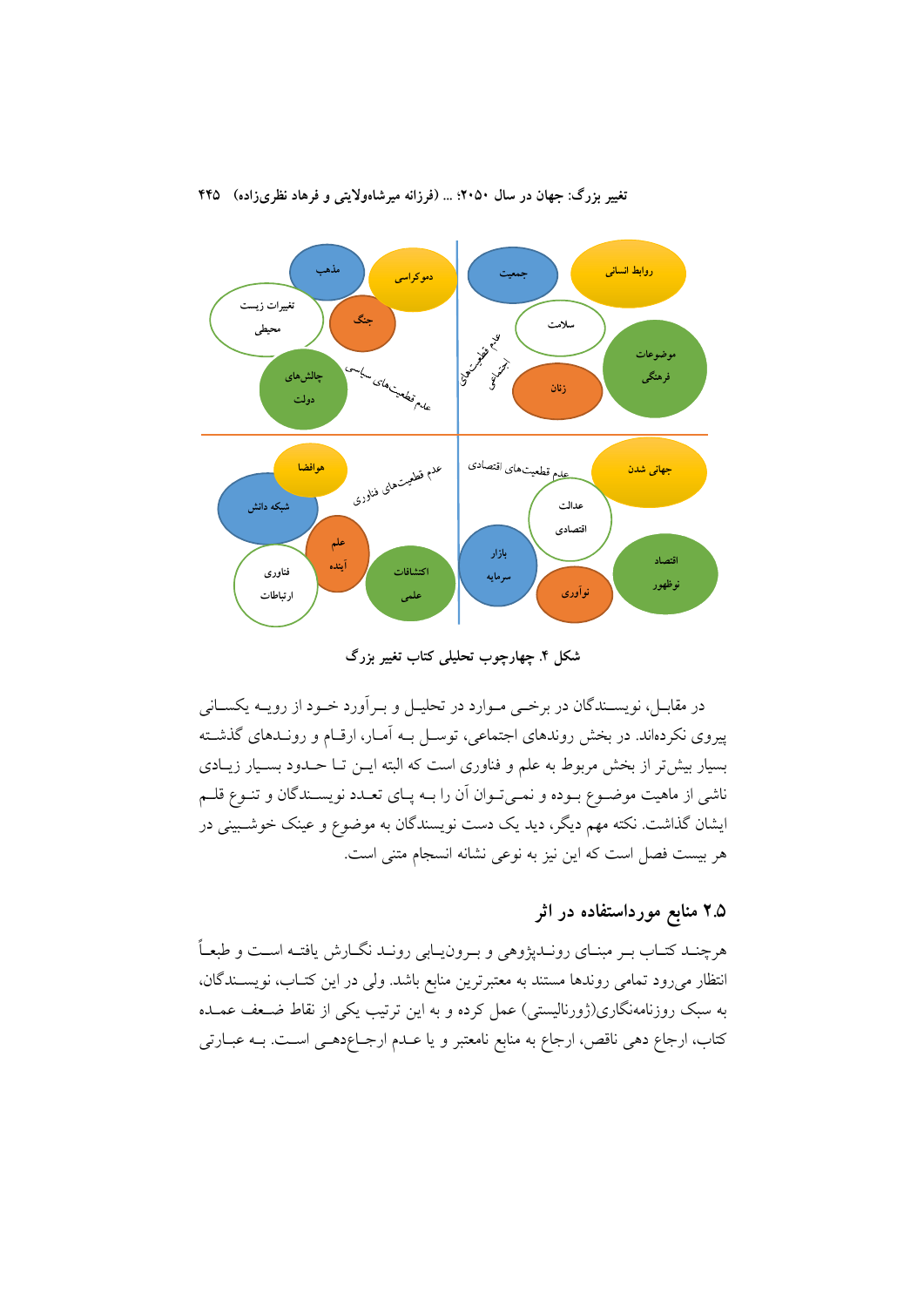براساس معیار میزان اعتبار منابع از جهت علمـی، مـیتـوان گفـت منـابع اعتبـار علمـی لازم را ندارند. از منظـر میــزان کفایــت منــابع از جهــت اســتفاده از منــابع موجــود و جدیــد نیــز همانطور که اشاره شد، به نظر میرسد درحالی که روندپژوهی مستلزم انتخاب منـابع معتبـر به روز با وسواس تمام است، قاعده ژورنالیستی بر فضا حاکم بوده و بـه ایــن ترتیـب چنــین هدفی برآورده نشده است. در معیار میزان دقت در استنادات و ارجاعات از جهت توجــه بــه اصول منبع دهی علمی نیز، این اتفاق نیافته است. بهطوری که اولاً نظام ارجاعدهی یکدست و استانداردی در سراسر متن وجود ندارد و دوم این که مواردی نیـز کـه در مـتن بـه عنـوان منبع آمدهاند، در پایان فصل یا کتاب، به صورت فهرست مراجع مورد اشاره قرار نگرفتــهانــد. در نهایت، با توجه به آنچه گفته شد طبیعی است که این اثر به لحاظ کمیت ارجاع و کیفیت رعایت امانت در اثر از جهت استفاده از منابع با ذکر مأخذ آنها نمره مناسبی نمی گیرد.

### ۳.۵ قدرت تحلیل و بررسی

در این بخش به بررسی قدرت تحلیل اثر بر مبنای چهار معیار (۱) «توانایی تجزیــه و تحلیــل و بررسی علمی مسئله تحقیق»، (۲) کیفیت تحلیل و بررسی ها و مستدل و مستند بـودن اثـر، (٣) کیفیت نقد آراء، دیدگاهها و نظرهای رقیب و (۴) میـزان رعایـت بـی طرفـی علمـی در تحلیل ها و نبود سوگیریهای یکجانبه یا جانبداریهای غیرعلمی، اثـر مـورد ارزیـابی قـرار گر فته است.

درخصوص معیار نخست یعنی توانایی و قدرت اثر در تجزیه و تحلیل و بررسی علمــی «مسئله تحقیق»، باید اشاره کرد که هنوز راجع به ماهیت پیش بینی و آیندهپژوهـی بـه عنـوان «علم» در بين صاحب نظران بحث و تفاوت نگرش وجود دارد و به عبـارتي، هنـوز بسـياري، آیندهیژوهی را نه علم که هنر شـناخت آینـده برمـیشـمرند(بل، ۱۳۹۲). بـا ایـن توصـیف، مي توان گفت كه بهطور كلـي كتـابهـايي بـا محوريـت موضـوع آينـده درازمـدت و البتـه بهطور ویژه با رویکرد هنجاری، از بسیاری از معیارهای تجزیــه و تحلیــل علمــی منطبــق بــا رویکر د اثباتگرایی صرفهنظر کردهاند. اما همچون بسـپاری از پـژوهش هـا بـا رویکردهـای تفسیری و انتقادی، پژوهشهای آیندهپژوهانه نیز پـایبنـد بـه معیارهـایی همچـون اصـالت، باورپذیری و انتقالپذیری است کـه بـر ایـن اسـاس، مـیتـوان راجـع بـه آثـار ایـن حـوزه اظهارنظر کرد. بر این اساس، از آنجایی که مطابق شکل ۵ و براســاس المــاس آینــدهیژوهــی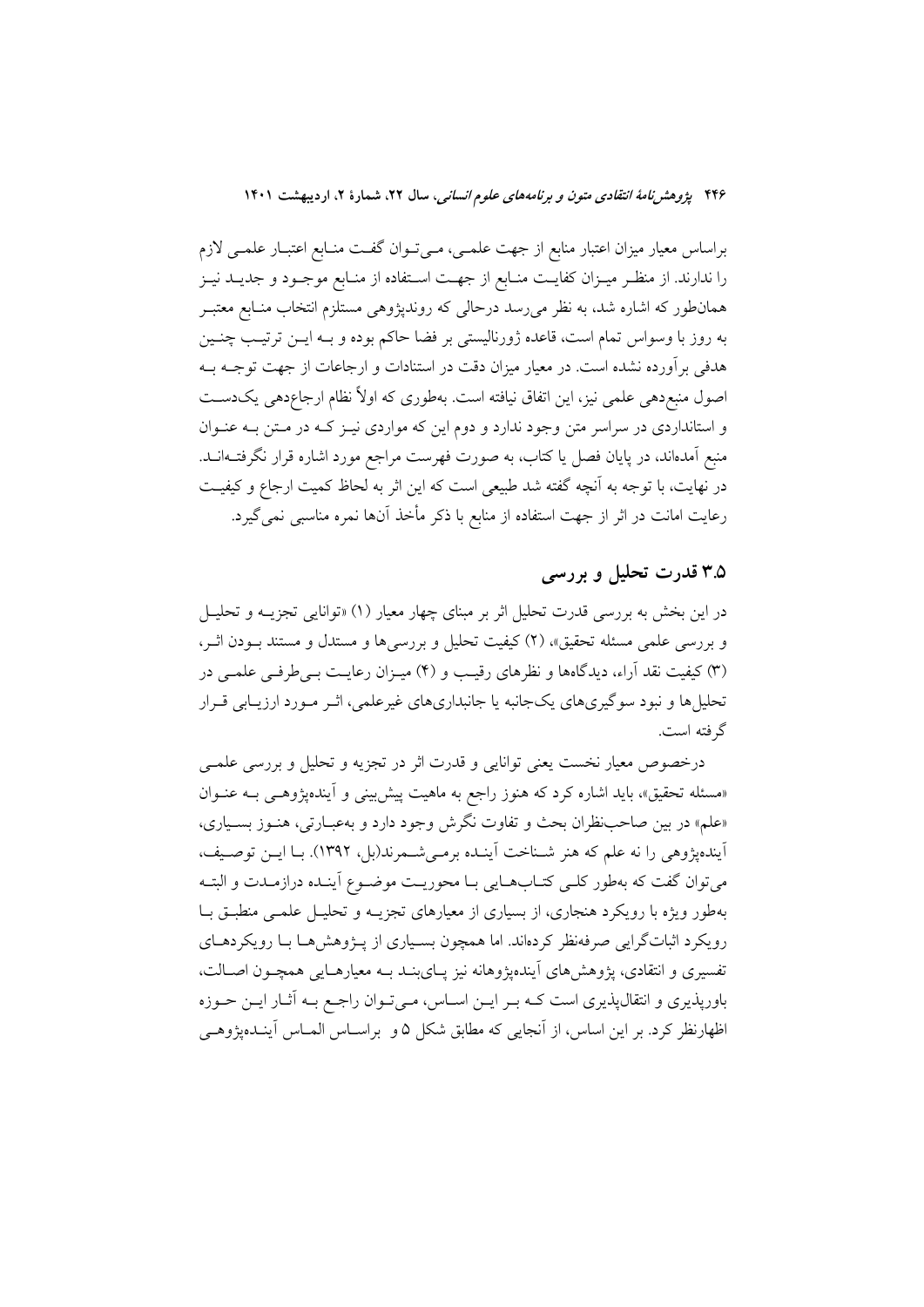پوپر (Popper futures diamond)(۲۰۰۸) روش مورد استفاده در این کتاب مبتنی بر شواهد و دادههای عینی و متکی بر خبرگی و تخصص و تجربه بهصورت بـرونLپایی رونـد اسـت و باتوجهبه این دو محور، انتظار میرود در استفاده و ارایه مستندات مورد استفاده وسـواس بـه خرج داده شود، همانگونه کـه در بخـش بررسـي منـابع اثـر اشـاره مـيشـود، ايـن اتفـاق نیفتاده است و از این بعد، کتاب نمره مناسبی نمیگیرد. بـه عنـوان مثـال، در فصـل دوم بـا موضوع آینده سلامت و تغییرات جمعیتی، اطلاعات از منبع دانشگاه دنور است کـه البتــه در این خصوص مراجع معتبرتر و پر استنادتری همچون سازمان رند (Rand) وجـود دارنــد کــه البته اطلاعات آنها بهروزتر و دقیقتر است. در عین حال، استناد درون متنی از این منبع، بــا ارجاع پایانی همراه نبوده و در پایان کتـاب، اثـری از مراجـع وجـود ندارد.بـه ایــن ترتیـب، درخصوص معیار کیفیت تحلیل و بررسیها و مستدل و مستند بودن اثر نیز کتاب نمی توانــد نمره خوبي به خود احتصاص دهد.

اما در بعد کیفیت نقد اَراء، دیدگاهها و نظرهای رقیب، باید گفت کـه اتفاقــاً نویســندگان باتوجهبه ماموریت کتاب مبنی بر ارایهی بدیلهای مختلف، توانستهاند نظرات و دیدگاههـای رقیب را به خوبی مطرح نمایند و بالاخره در میزان رعایت بی طرفی علمـی در تحلیــل۱هـا و نبود سوگیریهای یکجانبـه یـا جانبـداریهـای غیرعلمـی بـه دو نکتـه بایـد اشـاره کـرد. نخست قلم نویسندگان، که در این معیار نمره خوبی گرفته و آیندههـای بـدیل را مبتنــی بــر دادههای عینی و برون،ابی ترسیم کردهاند. دوم قلم مترجمین در انتقال مفاهیم، کــه البتــه ایــن اتفاق نیفتاده است. مضاف بـر آن، در حـالی کـه بـه نظـر مـی(سـد نویسـندگان کتـاب، در پیش بینی آینده منطق کار و تقسیم.بندی فصلها را بر چهار پیشران اصلی شکل(دهنـده آینـده قرار داده باشند، در مقدمهای که به قلم رئیس اتـاق بازرگـانی، صـنایع، معـادن و کشـاورزی تهران نگاشته شده است، چنین القــا مــیشــود کــه مبنــای کــار، مفهــوم توســعه اســت. ایــن درحالی است که سهم عمده کار تالیف بر عهده افرادی با حوزه تخصصی متفاوت از حــوزه اقتصاد و توسعه بـوده و بـهنظـر مـىرسـد مفـاهيم فرارشـتهاى بيشـتر بـا تصـوير ترسـيمى نويسندگان كتاب قرابت داشته باشد.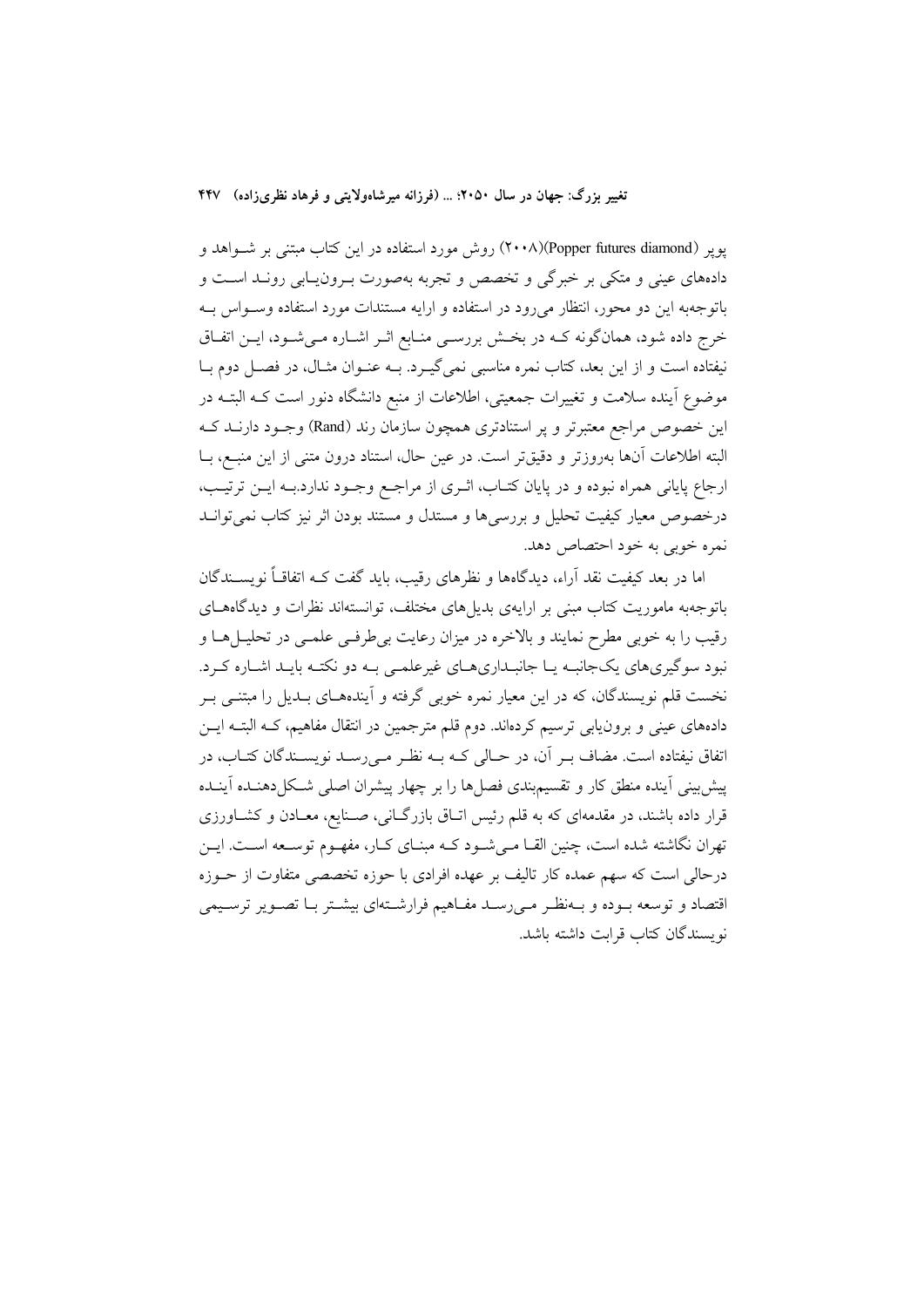

شکل ۵ـ الماس روشي اَيندهپژوهي (منبع: پوپر، ۲۰۰۸)

# ۴.۵ نوآوري و روزآمدي

هرچند از کتابهایی که در قالب روندیابی، تلاش در ترسیم آینـده در مهلتــی معـین دارنــد، انتظار میرود که تاریخ انقضایی داشته و زودتر از کتابهای علمی هم حوزه خود از درجـه اعتبار ساقط شوند، این اثر به چند دلیل تا حدود زیادی از این قاعده مستثنی است. نخست این که افق زمانی کتاب بلند مدت است و هنوز تا تاریخ مورد نظر عجالتاً بیش از ربـع قــرن فاصله داریم. نکته مهم دیگر، وجود بدیلهای و مسیرهای مختلفی است که کتـاب تــا نقطــه هدف ترسیم کرده است و اکنون پس از گذشته ده سال میتوان به انطباق و بررسـی صـحت ادعاها پرداخت. نگاه اثر به عـدمقطعیــتهـای کلیـدی تاثیرگـذار در چهـار حـوزهی اصـلی اجتماعی، سیاسی، اقتصادی و علم و فناوری، به گونهای است که می توان از ایـن رونــدیابی، برای ترسیم سناریوهای اصلی نیز بهره جست.

# ۵.۵ هماهنگی با مبانی

اگر رویکردهای غالب در آینده پژوهی را به دو دسته عمـده رویکـرد هنجـاری و رویکـرد اکتشافی تقسیم کنیم، تقریباً می توان گفت که سراسر این کتــاب از منطــق رویکــرد اکتشــافی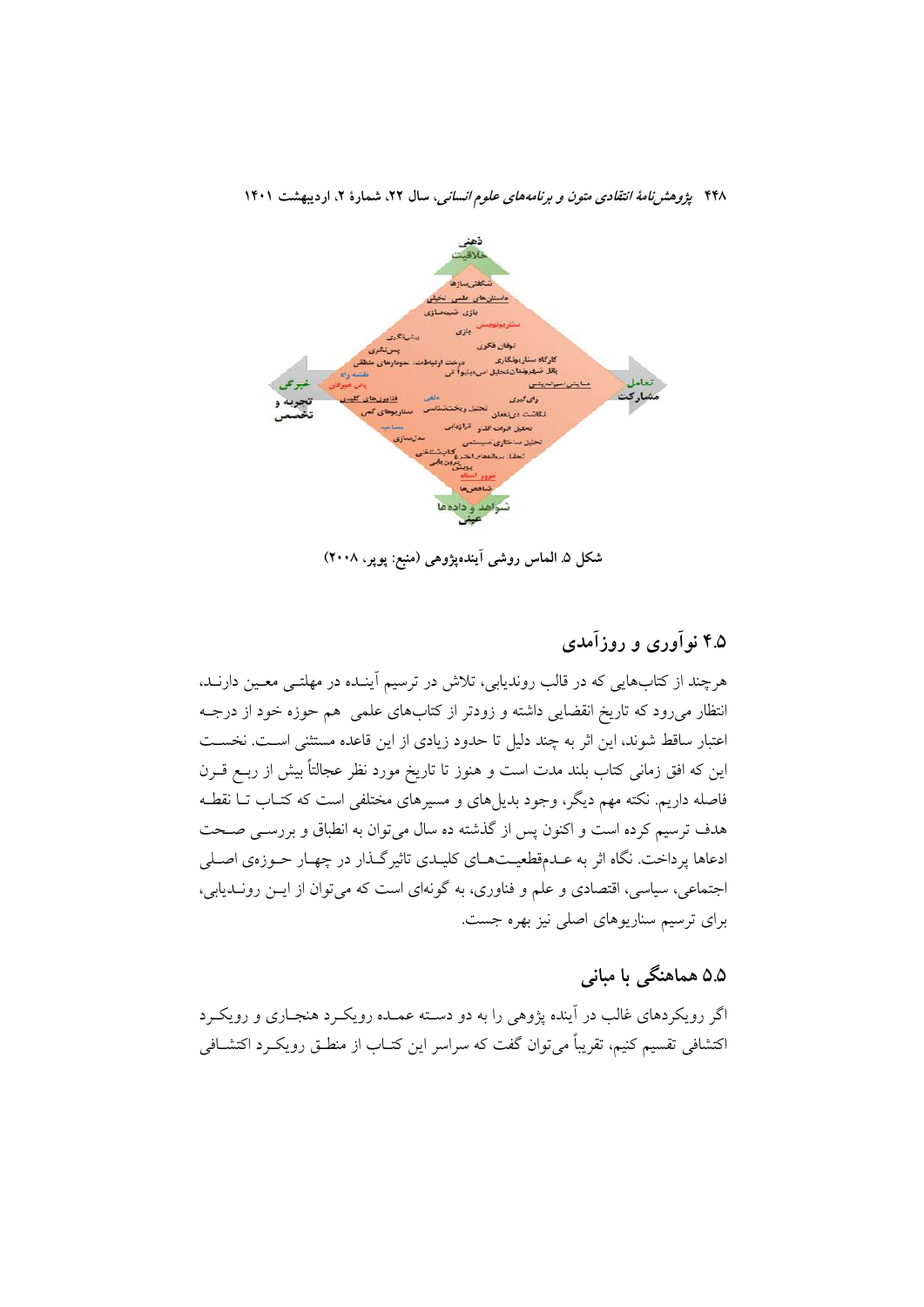پیروی کرده است. هرچند افتی زمانی بلند مدت دقت عمل رویکرد اکتشافی را تا حدود زیادی تحت تاثیر قرار می دهد، اما رویکرد تلاش بهرای ترسیم آینلدههای بلدیل تبا حدود زیادی این خلأ را پوشانده و شاید بتوان گفت که یکی از نقـاط قـوت اصـلی کتـاب، علاوه بر حفظ وحدت رویه رویکردی و روشی، ارایه تصاویر چندگانه است. در عین حـال نمي توان از اين بحث غافل شد كه در بسياري از فصل هاي بخش اول تا سـوم، وزن گذشــته و فشار حال بر کشش اَینده چربیده و بهنوعی نگــاه معطــوف بــه گذشــته و حــال بــیش تــر حاکمیت دارد. بهعنوان مثال، در فصل اول که به بررسی تغییرات جمعیتـی معطـوف اسـت، .<br>بدون اشـاره بــه دلايــل، پيشــرانهــا و تبعــات، براســاس بــرونيــابي رونــد، تصــوير آينــده ترسیم می شود. این در حالی است که در فصل ششم که بـه موضـوع تغییـرات در باورهـا و مذاهب پرداخته است، ضمن ترسیم آینده، به منطق این استدلال(عواملی همچون رسانههـای اجتماعي، تقويت جايگاه چين و …) اشاره مي شود.

### ۶.۵ انطباق و جامعیت

در این قسمت، به نقد اثر بر اساس معیارهای بررسی میزان انطباق محتـوای اثـر بــا عنـوان و فهرست آن، بررسی میزان جامعیت موضوعی و محتوایی اثر پرداخته شده است. با توجـه بــه این که موضوع کتاب، ترسیم تصویر اَینده جهان در سال ۲۰۵۰ اسـت، مـیتـوان گفـت کـه استفاده از رویکرد چهار وجه اجتماعی حسیاسی اقتصادی خنـاوری در تحلیــل و پــیش:بینــی آینده رویکردی جامع در تحلیل مسایل آینده است و نکته مهم ایــن کــه در هــر وجــه دقیقــاً بهطور مساوى به پنج عدم قطعيت پرداخته شده است. البتــه مطــابق شــكل ۶، بــيشتــر وزن تخصص نویسندگان در دو حوزه علم و فناوری و اقتصاد است.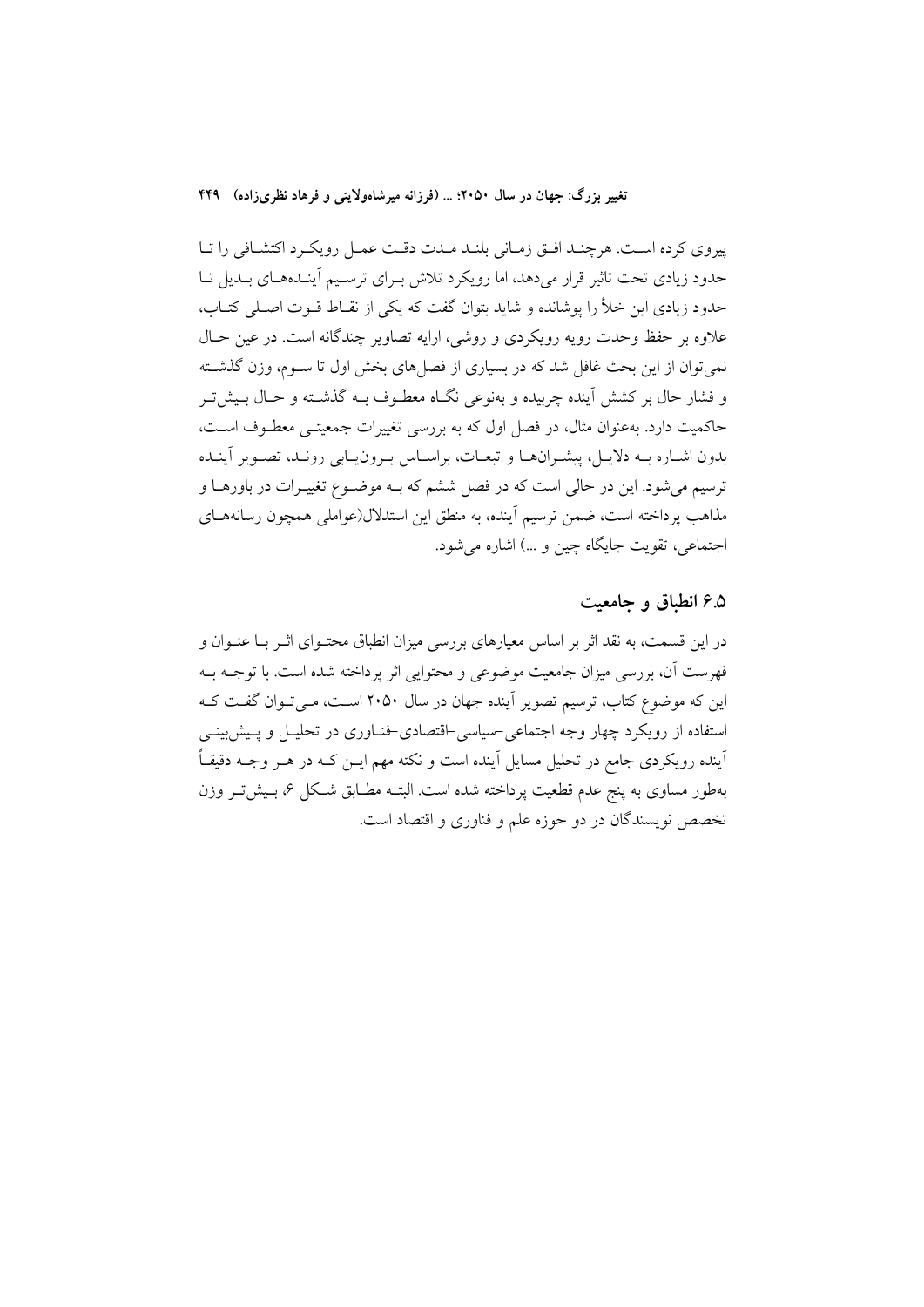

شکل ۶. پراکندگی و تنوع حوزههای تخصصی نویسندگان اثر

# ۶. نقد و تحلیل جایگاه اثر با توجه به معیارهای ارزشی ایرانی-اسلامی

براساس آنچه تا اینجا گفته شد، در این مرحله نوبت به پاسخ به دو سوال میرسد:

۱. بررسی و نقد نحوه نسبت و ارتباط محتوای علمی اثر با فرهنگ و ارزشهـای جامعــه ایرانی – اسلامی فعلی

۲. نقد و تحلیل نحوه پاسخگویی اثر به نیازهای علمی یا کـاربردی کـه در فضـای فعلـی جامعه ايراني اسلامي

در یاسخ به سوال اول، باید گفت که در بخشی از کتــاب حاضــر اتفاقــاً تــلاش شــده تــا باتوجهبه روندهای موجود به بررسی آینده وضعیت دینداری در جهان پرداخته شــود و نیــز تلاش نویسندگان ارایه تصویری بـه دور از سـوگیری بـوده اسـت. در قسـمت دیگـر نیـز، چالش های قومی-مذهبی بهعنوان یکی عدمقطعیتهای آتی مورد بررسی قرار گرفتهاست و بالاخره در بخشی به تحولات فرهنگی آینده پرداخته شده است کـه در هـیچیـک از مـوارد، نمیتوان گفت تضادی با فرهنگ و ارزشهای ایرانی-اسلامی به چشم میخورد. آنچه خــود ویراستار به صراحت در مقدمه کتاب به آن اشاره کرده، وجود نگــاهی خوشــبینانه بــه آینــده بەرغم همەي علايم ناخوشايند است. علاوه بـر ايـن، ترسـيم تحـولات جمعيتـي، تغييـرات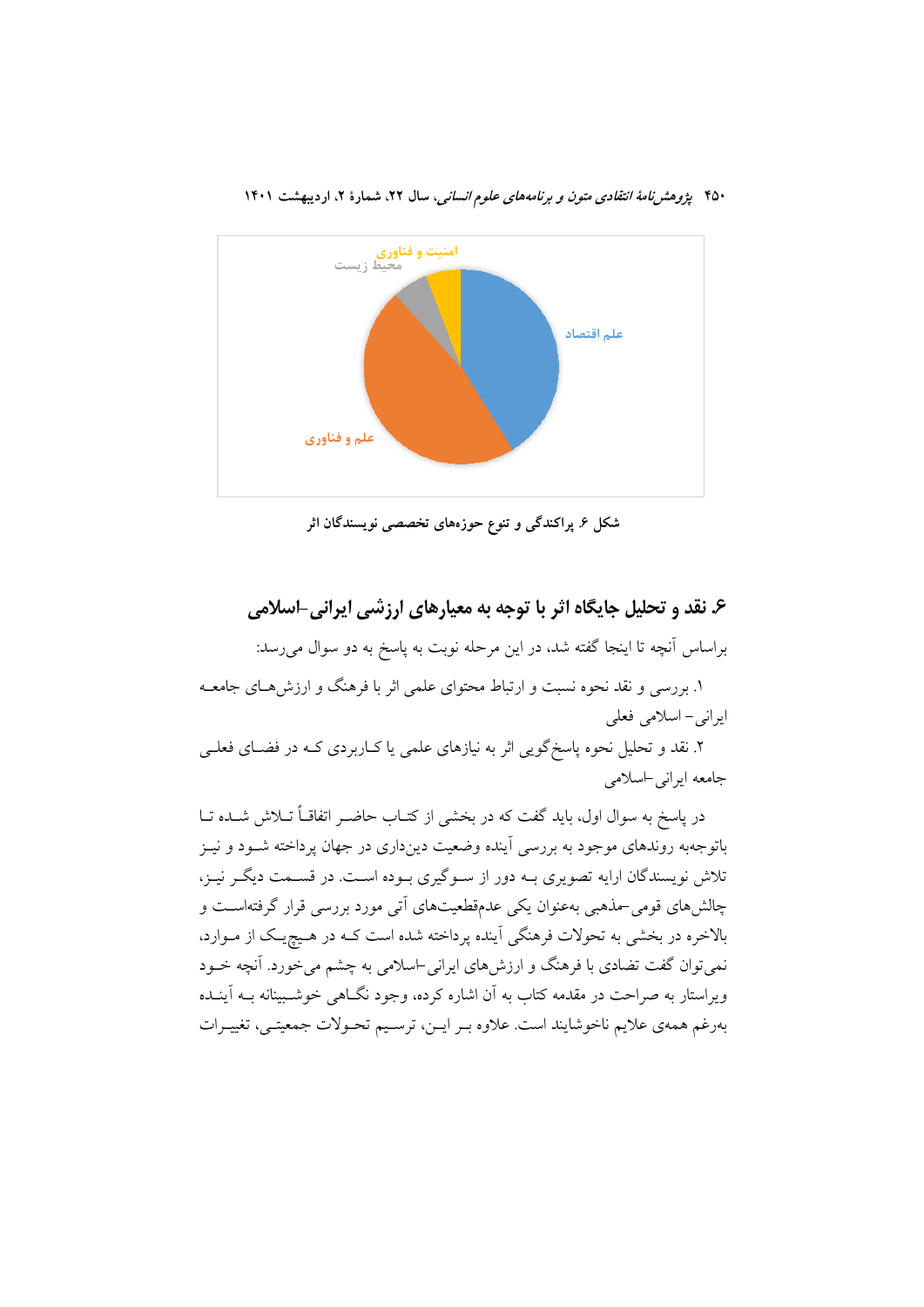مذهبی و باورهای دینی، همگی بهنوعی میتواند همراستا با رویک رد آینـدهپژوهـی اسـلامی مبتنی بر ایجاد آگاهی و بصیرت(عیوضی و یدرام، ۱۳۹۴) باشد.

درخصوص نیاز کاربردی، نیز از آنجایی که یکی از کارکردهای آثار آیندهیژوهانــه کمـک به آگـاهی از آینـده و انجـام اقـدام پـیش(دسـتانه اسـت، بـه نظـر مـی(رسـد اطـلاع از ایـن عدمقطعیتها بهویژه در حوزههای مورد اشاره میتواند به اقدامات پیش دستانه و جلوگیری از غافل گیرشدن بینجامد. همچنان که ضیاءالدین سردار، آینـدهیـژوه مسـلمان بیـان مـی کنـد مسلمانان در برابر آینده دو انتخاب دارند؛ یا بی هدف آیندهی بسـط یافتـه مبتنــی بــر توســعه خطي موقعيت مستعمراتي كنوني را داشته باشند[و به شكل خطي از آنها تقليد نمايند] يا بــا برنامهریزی، به آیندهای روشن تر دست پابند(بهروزلک و میرشاهولایتی، ۱۳۹۰).

په طور کلي پايد گفت کتاب، تمرکز و اصرار خاصي پر رويکرد ديني نداشته و هم چنـين دلالتهای اختصاصی برای ایران ندارد. بیشتر مطالب و روندهای ارایه شده، به مـوارد عینـی و اَشکار پرداخته و تعمـدي در القـاي انگــارههــا و ارزش هــاي مخــالف معيارهــاي ارزشــي ایرانی-اسلامی در آن مشاهده نمیشود. از آنجا که غالب مطالب اثـر بـا رویکـرد اکتشــافی تــدوین شــده، حــاکم بــر أن جهــتگیــری ارزشــی خاصــی نداشــته و مبلــغ هنجارهــای ویژهای نیست. البته، برخی ارزشها و اخلاقیات مشترک انسانی در آن به چشم می خـورد و به عنوان مثـال، نشـانههـايي از اميـد بــه آينـده و باورهـاي مثبتـي از ايــن دســت در كتـاب دیده می شود.

# ۷. نتيجهگيري

اهمیت پیش بینی آیندههای محتمـل و ترسـیم آینـدههـای مطلـوب، موضـوعی اسـت کـه مدتهاست مورد توجه بـازيگران عرصـههـاي مختلـف علـم، فنـاوري، اقتصـاد، سياسـت، فرهنگ و … قرار گرفته و تجلی عملی آن، انتشار گزارشهای مختلف و متعــدد پــیش;پینــی، برونيابي روند، چشـمانـداز و … اسـت. موسسـات پژوهشــي معتبـري هــمچــون موسسـه بين|لمللي يايش كسب و كار (Business Monitor International) از جمله ايــن مراكـز اســت که از سال ۱۹۸۴ به رصد تحولات در حوزههای مختلـف و بـرآورد آینـدهی آنهـا در افـق پنج ساله پرداخته و امروزه، گزارشهای این مرکز بهعنوان سندی معتبـر در مطالعــات آینــده مورد استفاده و استناد قرار می گیرد. از سویی این گـزارش هــا بــه شــکل هــای مختلـف و در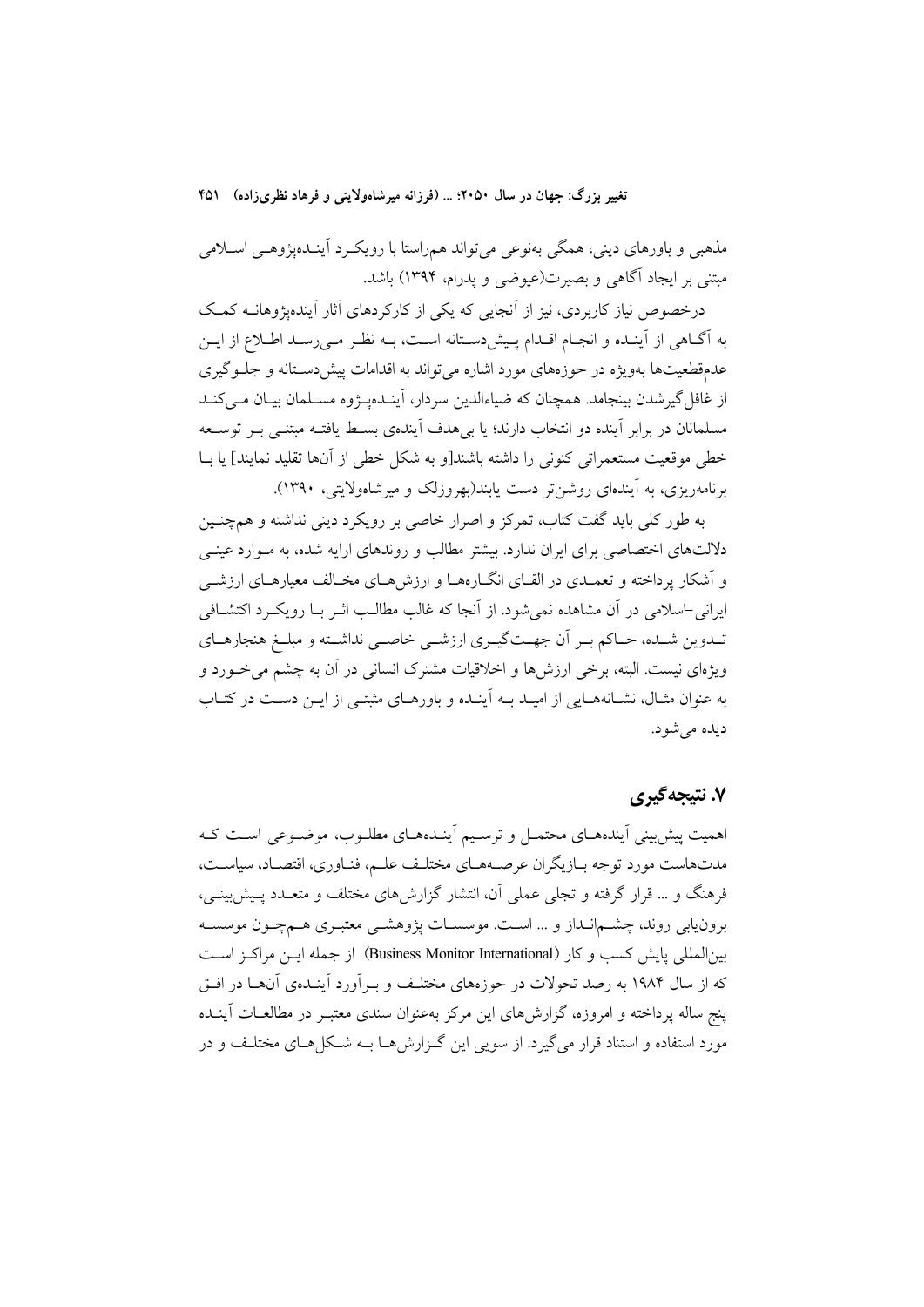افقهای زمانی متفاوت منتشر می شود. در کنار گزارشهایی که بـهصـورت شـش۵هـه و یـا سالانه با افقهای زمانی حداکثر پنجساله بــه بررســی تحــولات اّینــده نزدیــک (close future) معطـوف اسـت، برخـي مطالعــات بــا هــدف ارايــه تصــوير بــزرگ (big picture) از آينــده، منتشر می شوند که هرچند دقت آنها به اندازه گزارشها با افق زمانی کوتاه مدتتر نیست امــا بــه دليــل امكــان ارايــه هشــدار پــيشردســتانه (early warrning) و البتــه نگــاه كــل نگــر ارزش مند است.

مطالعه حاضر به بررسـي و نقـد ترجمــه كتـاب «تغييـر بـزرگ: جهـان در سـال ٢٠٥٠» براساس معیارهای پژوهشنامهٔ انتقادی متون و برنامههای علـوم انســانی، پرداخـت. براســاس ابعاد شش گانه، عملکرد کلی با فرض اهمیت یکسان همـهی معیارهــا، تقریبـاً در حــد متوسط است. درخصوص خاستگاه اثر، کتاب سا رویک د اکتشـافی نگاشـته شـده اسـت، درحالی که در افقهای زمانی بلندمدت (در اینجـا ۳۰ سـاله) انتظـار مـیرود، ارایــه تصــویر بزرگ فارغ از برون یابی روند و حالت پیش بینـی و بیشـتر بـا تاکیـد بـر عـدمقطعیـتهـا و پردازش تصاویری از این دست باشد. در قسمت نقد شکلی اثر، از منظر جامعیت صـوری و چاپ فنی، این ترجمه نمره متوسط گرفته اما به لحاظ روانی متن و کیفیت ترجمه، اثـر نمـره مناسبی نگرفته و نیازمند تجدید نظر جدی است. بهلحاظ محتوایی، کتاب انسجام بـه نسـبت مناسبی دارد، اما منابع مورد استناد کتاب، محدود است و عمدتاً دسـت اول و معتبـر نیســتند. قدرت تحلیل و استدلال نمره خوب می گیرد و بلاخره از نظر میزان نــوآوری، در مقایســه بــا آثار مشابه، در حد متوسط قرار دارد.

۱.۷ پیشنهادهای کاربردی

مهمترین پیشنهادها به گروه مترجمان و ناشـر محتـرم در راسـتای ارتقـای سـطح کیفـی اثـر عبارتند از:

۱. بازنگری در ترجمه ً و ویرایش فنی و ادبسی کتاب(بـازنگری در ترجمــه اصــطلاحات تخصصی، پایبندی به متن اصلی و ترجمه کامل متن) ۲. ارتباط با و بر استار ان/نو بسندگان اثر اصلی در خصوص نواقص و کمبو دهای اثر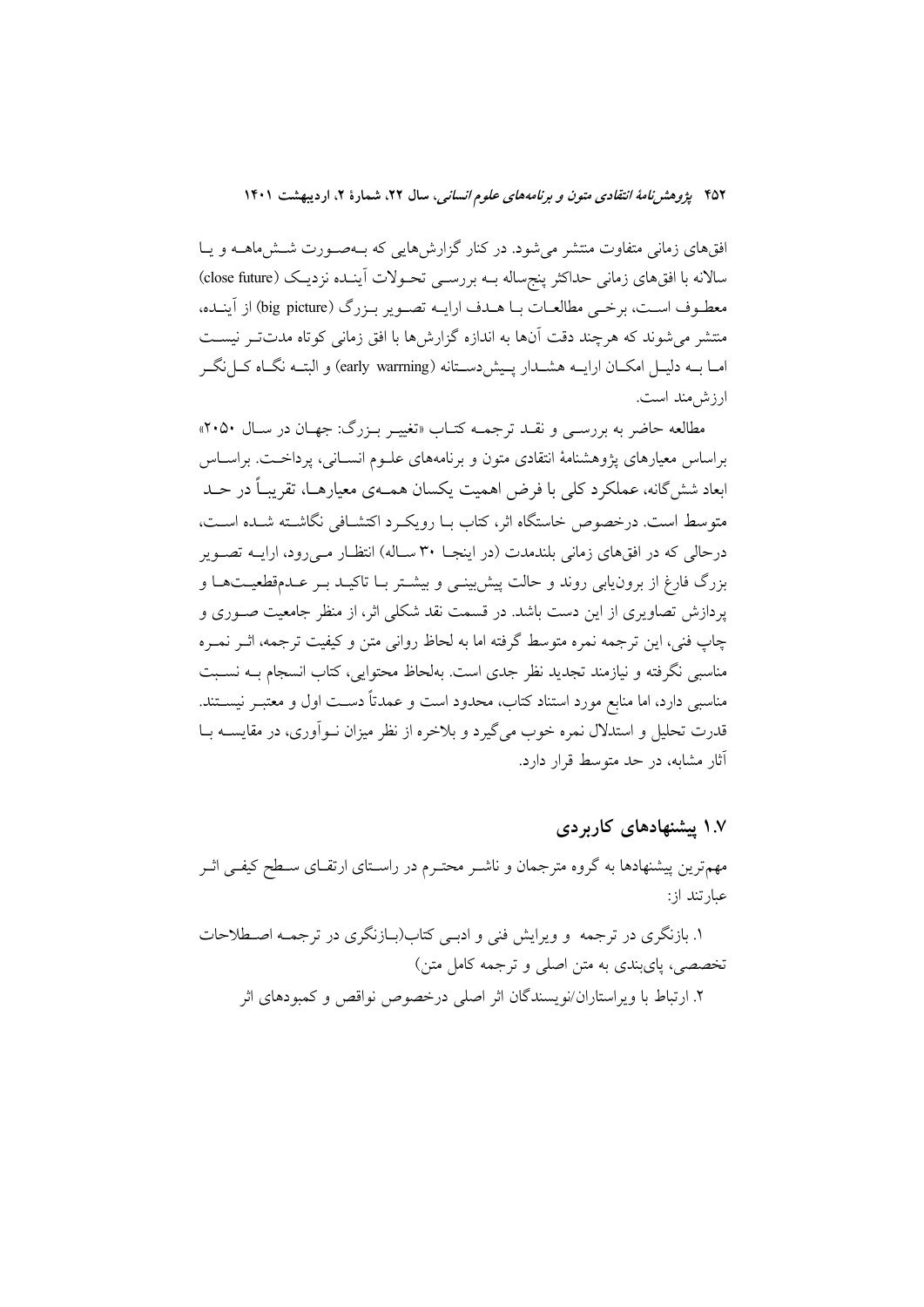۳. ارتبـاط بـا ويراستاران/نويسـندگان اثـر اصـلي درخصـوص صـحت و ميـزان تحقـق بر آوردها و پیش نگری های ایشان

۴. بازیابی پیشرانها و عدم قطعیتهای اصلی از مـتن و اسـتفاده از کتــاب بــرای ترسـیم سنار بوهای آینده

۵. انطباق پیش بینیهای صورت گرفته با اَنچه تــا کنــون رخ داده جهــت راســتی اَزمــایی ادعای نویسندگان و نیز شناسایی روندهای پیش رو

۶. شناسایی و ترجمه آثار دارای مضمون مشابه (روندهای آینده بلندمیدت) به منظـور .<br>تنوع بخشی به دیدگاه، تایید، تکمیل، مقایسه یا نقد پیش بینهای صورت گرفتـه در زمینــهی دوندهای آینده

#### <u>بے نوشتھا</u>

- ۱. مطالب این بخش به نقـل از سـایت سـازمان همکـاری و توسـعه اقتصـادی(OECD) بــه نشـانی -11-ebV1-fc1e0aASaVhttps://oecd-events.org/protection-gap-for-pandemic-risk/attendee/ ۵eda۲۰a۳d۰۰۰–۹۸۸۹ و ســـــايت ســــــازمان تجـــــارت جهـــــاني(WTO) بـــــه نشـــــاني (e/bio\_daniel\_franklin\_e.pdf \ \https://www.wto.org/english/forums\_e/public\_forum) اســــت. تاريخ آخرين بازديد اين سايتها ١۴٠٠/٠٨/٢۴
- ۲. سازمانی غیرانتفاعی (انجی|و) در حوزه رسانه است که در حوزهای متنوع مطالب تولیـد کـرده و بازنشر مى دهد.
- ٣. مطالـــب ايـــــن بخـــــش بر گرفتــــه از صـــــفحه شخصـــــي جــــان انـــــدروز بـــــه نشــــاني (https://johnandrews.net/index.htm) است. تاریخ آخرین بازدید این سایتها ۱۴۰۰/۰۸/۲۴

4. NIC (2021), Global Trends 2040: a more contested world, US National Intelligence Council.

5. MOD (2018), Global Strategic Trends- the future starts today, UK Ministry of Defence.

۶. نظـــر یکـــی از خواننـــدگان کتـــاب کـــه در ســـایت آمـــازون منتشـــر شـــده اســـت. (UQBKYI · · V-ebook/dp/BY ·  $\triangle$  · https://www.amazon.com/Economist-Megachange-world-) تاريخ آخرين بازديد اين سايتها ١۴٠٠/٠٨/٢۴

7. That future does not have to be nearly as grim as prophets of doom would have you believe. Despite the many perils ahead and the undoubted difficulties of adjusting to